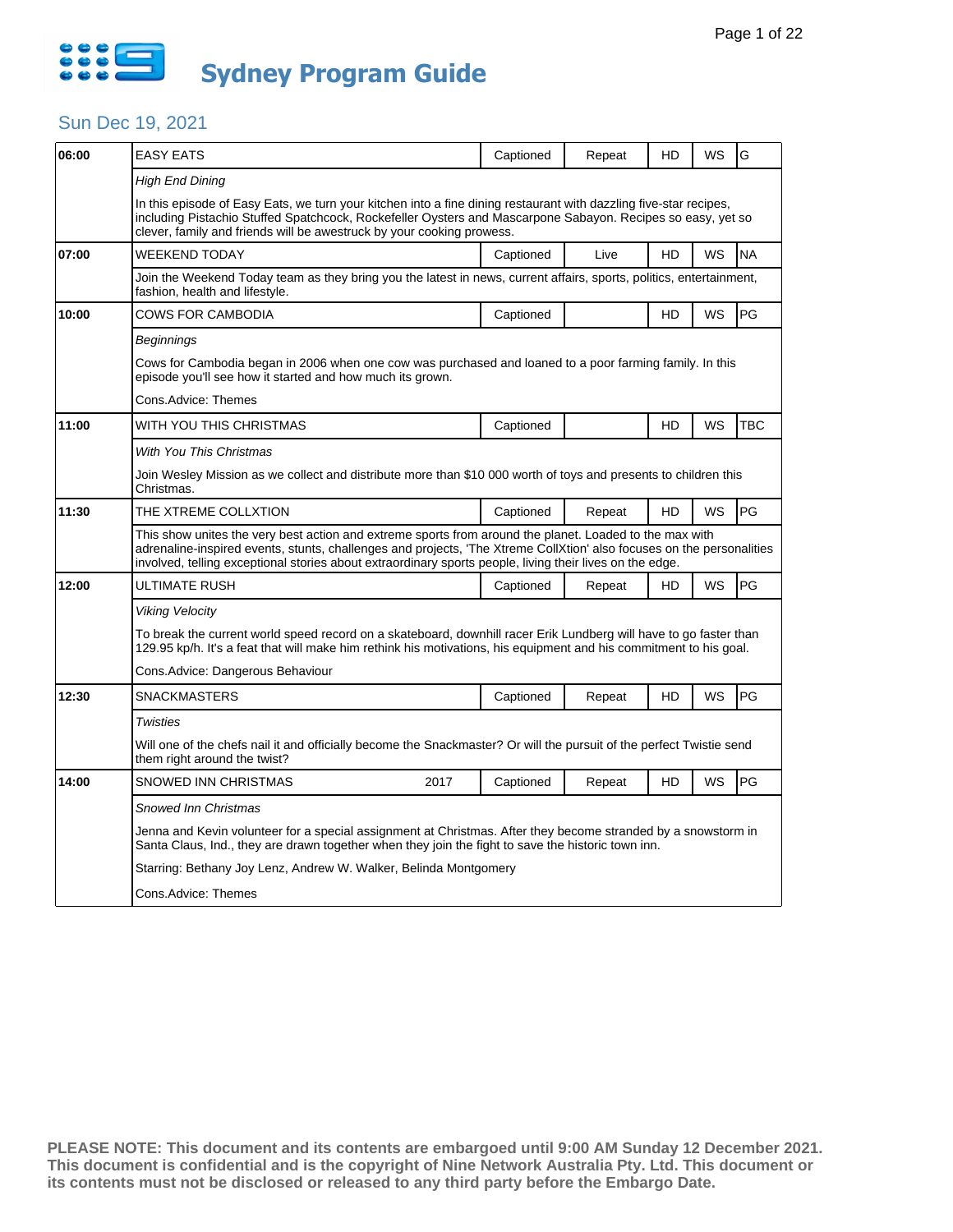

| 16:00 | <b>BONDI VET</b>                                                                                                                                                                                                                                                                                                           | Captioned |      | HD        | WS | <b>PG</b>  |  |  |
|-------|----------------------------------------------------------------------------------------------------------------------------------------------------------------------------------------------------------------------------------------------------------------------------------------------------------------------------|-----------|------|-----------|----|------------|--|--|
|       | Gussie the cat has been rushed into Gerardo after an encounter with a deadly snake. Izzy has swallowed rat bait<br>and Alex must act quickly to save her. Danni is urgently treating cat Jasper who's in severe pain. Kate goes to<br>extraordinary lengths to rescue a trapped budgie.<br>Cons.Advice: Medical Procedures |           |      |           |    |            |  |  |
| 17:00 | NINE NEWS: FIRST AT FIVE                                                                                                                                                                                                                                                                                                   | Captioned | Live | HD        | WS | INA        |  |  |
|       | See it first with Nine News; join the team for all the latest in news, sport and weather.                                                                                                                                                                                                                                  |           |      |           |    |            |  |  |
| 17:30 | <b>RBT</b>                                                                                                                                                                                                                                                                                                                 | Captioned |      | <b>HD</b> | WS | <b>IPG</b> |  |  |
|       | Fountain of Youth                                                                                                                                                                                                                                                                                                          |           |      |           |    |            |  |  |
|       | Follow the police units for a unique behind-the-scenes look at RBT patrols testing for alcohol and drug affected<br>drivers.                                                                                                                                                                                               |           |      |           |    |            |  |  |
|       | Cons. Advice: Mild Coarse Language                                                                                                                                                                                                                                                                                         |           |      |           |    |            |  |  |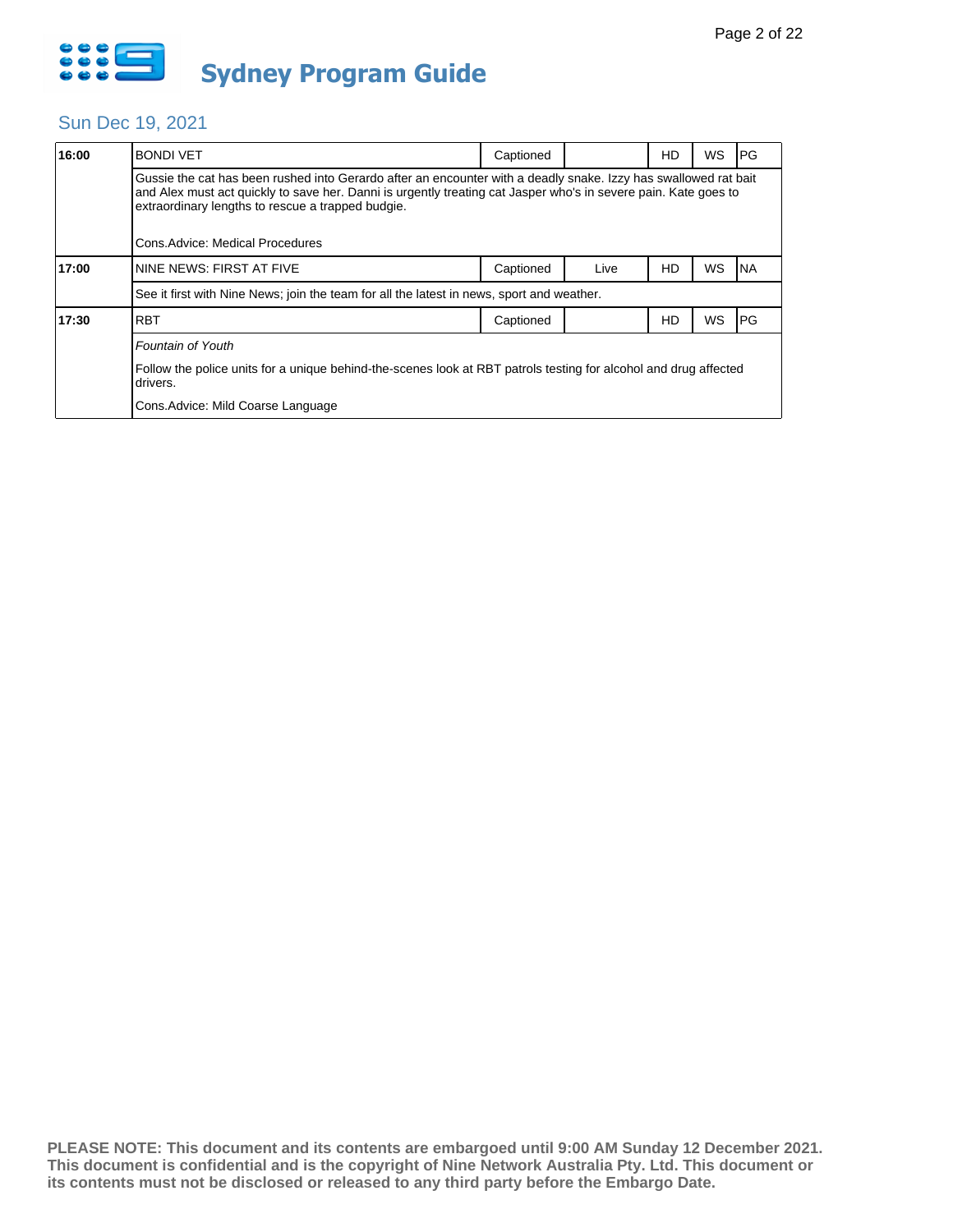

| 18:00 | NINE NEWS SUNDAY                                                                                                                                                                                                                                      |      | Captioned | Live   | HD | WS | <b>NA</b>  |  |  |
|-------|-------------------------------------------------------------------------------------------------------------------------------------------------------------------------------------------------------------------------------------------------------|------|-----------|--------|----|----|------------|--|--|
|       | Join the Nine News team as they bring you the latest in news, sport and weather.                                                                                                                                                                      |      |           |        |    |    |            |  |  |
| 19:00 | 60 MINUTES                                                                                                                                                                                                                                            |      | Captioned |        | HD | WS | <b>NA</b>  |  |  |
|       | The incredible story of a fisherman who was swallowed by a humpback whale. How Michael Packard escaped the<br>giant of the deep is heroic and truly remarkable; plus, why X-rated social media is proving so lucrative for young<br>Australian women. |      |           |        |    |    |            |  |  |
| 20:00 | DAVID ATTENBOROUGH'S A PERFECT<br><b>PLANET</b>                                                                                                                                                                                                       |      | Captioned | Repeat | HD | WS | PG         |  |  |
|       | Weather                                                                                                                                                                                                                                               |      |           |        |    |    |            |  |  |
|       | A look at how the planet's limited fresh water is distributed around the globe thanks to storms, and how animals<br>manage in the driest habitats on Earth.                                                                                           |      |           |        |    |    |            |  |  |
| 21:10 | <b>FAST &amp; FURIOUS PRESENTS: HOBBS &amp;</b><br><b>SHAW</b>                                                                                                                                                                                        | 2019 | Captioned | Repeat | HD | WS | M          |  |  |
|       | Fast & Furious Presents: Hobbs & Shaw                                                                                                                                                                                                                 |      |           |        |    |    |            |  |  |
|       | US agent Luke Hobbs and British mercenary Deckard Shaw are forced to put their rivalry side and work together to<br>stop a genetically enhanced supervillain.                                                                                         |      |           |        |    |    |            |  |  |
|       | Starring: Dwayne Johnson, Jason Statham, Idris Elba                                                                                                                                                                                                   |      |           |        |    |    |            |  |  |
|       | Cons. Advice: Action Violence, Some Coarse Language                                                                                                                                                                                                   |      |           |        |    |    |            |  |  |
| 23:40 | CHICAGO MED                                                                                                                                                                                                                                           |      | Captioned | Repeat | HD | WS | <b>MA</b>  |  |  |
|       | All The Lonely People                                                                                                                                                                                                                                 |      |           |        |    |    |            |  |  |
|       | A shooting outside the hospital injures April and leaves the ED shaken up; Halstead returns after a stint in the<br>witness relocation program; Charles and Elsa have a confrontation; Bekker is reluctant to attend an event honouring<br>Rhodes.    |      |           |        |    |    |            |  |  |
|       | Starring: Nick Gehlfuss, Yaya DaCosta, Torrey DeVitto                                                                                                                                                                                                 |      |           |        |    |    |            |  |  |
|       | Cons. Advice: Some Violence, Medical Procedures, Adult Themes                                                                                                                                                                                         |      |           |        |    |    |            |  |  |
| 00:30 | WITH YOU THIS CHRISTMAS                                                                                                                                                                                                                               |      | Captioned | Repeat | HD | WS | <b>TBC</b> |  |  |
|       | <b>With You This Christmas</b>                                                                                                                                                                                                                        |      |           |        |    |    |            |  |  |
|       | Join Wesley Mission as we collect and distribute more than \$10 000 worth of toys and presents to children this<br>Christmas.                                                                                                                         |      |           |        |    |    |            |  |  |
| 01:00 | THE GARDEN GURUS                                                                                                                                                                                                                                      |      | Captioned | Repeat | HD | WS | G          |  |  |
|       | In the last episode of The Garden Gurus for this year, Trevor meets Australia's favourite marsupial, the Koala! Later,<br>learn how to build a chicken pen at home and we say goodbye to one of our most loved Gurus.                                 |      |           |        |    |    |            |  |  |
| 01:25 | TALKING HONEY - RELATIONSHIP<br><b>SPECIALS</b>                                                                                                                                                                                                       |      | Captioned |        | HD |    | PG         |  |  |
|       | Love & Money                                                                                                                                                                                                                                          |      |           |        |    |    |            |  |  |
|       | A woman has written into Talking Honey's relationship series asking for advice on how to manage money in a                                                                                                                                            |      |           |        |    |    |            |  |  |
|       | relationship.                                                                                                                                                                                                                                         |      |           |        |    |    |            |  |  |
| 01:30 | TV SHOP - HOME SHOPPING                                                                                                                                                                                                                               |      |           | Repeat | HD | WS | G          |  |  |
|       | InstaChill                                                                                                                                                                                                                                            |      |           |        |    |    |            |  |  |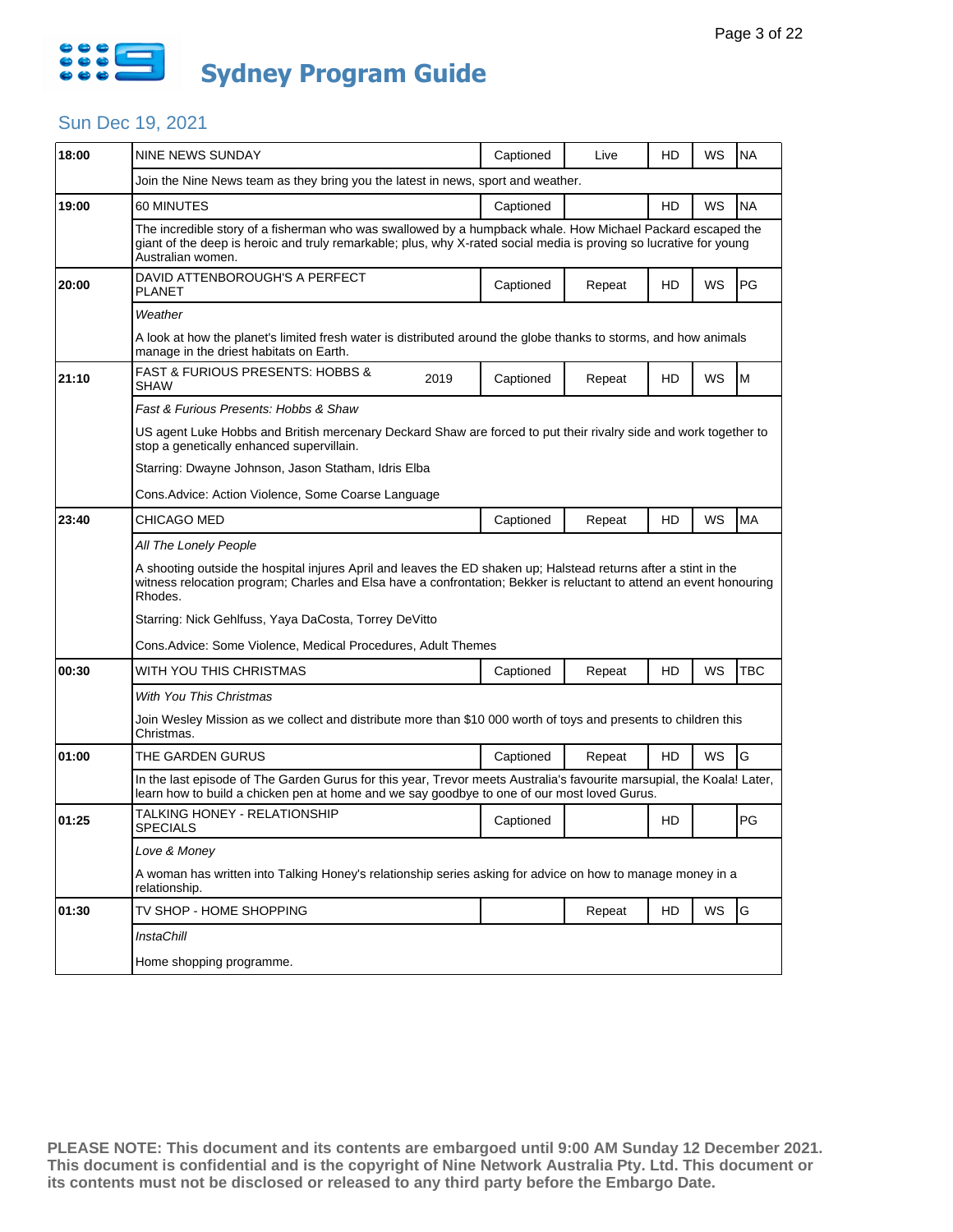

| 02:00 | TV SHOP - HOME SHOPPING                                                                                                                       |           | Repeat | HD        | WS        | G         |  |  |
|-------|-----------------------------------------------------------------------------------------------------------------------------------------------|-----------|--------|-----------|-----------|-----------|--|--|
|       | <b>TEBO Massage Chair</b>                                                                                                                     |           |        |           |           |           |  |  |
|       | Home shopping programme.                                                                                                                      |           |        |           |           |           |  |  |
| 02:30 | TV SHOP - HOME SHOPPING                                                                                                                       |           | Repeat | HD        | <b>WS</b> | G         |  |  |
|       | Aeropilates                                                                                                                                   |           |        |           |           |           |  |  |
|       | Home shopping programme.                                                                                                                      |           |        |           |           |           |  |  |
| 03:00 | TV SHOP - HOME SHOPPING                                                                                                                       |           | Repeat | <b>HD</b> | WS        | G         |  |  |
|       | Does It All Drill Bits                                                                                                                        |           |        |           |           |           |  |  |
|       | Home shopping programme.                                                                                                                      |           |        |           |           |           |  |  |
| 03:30 | TV SHOP - HOME SHOPPING                                                                                                                       |           | Repeat | HD        | WS        | G         |  |  |
|       | <b>Invictus One</b>                                                                                                                           |           |        |           |           |           |  |  |
|       | Home shopping programme.                                                                                                                      |           |        |           |           |           |  |  |
| 04:00 | <b>TAKE TWO</b>                                                                                                                               |           | Repeat | <b>HD</b> | <b>WS</b> | G         |  |  |
|       | Mealio                                                                                                                                        |           |        |           |           |           |  |  |
|       | Home Shopping programme.                                                                                                                      |           |        |           |           |           |  |  |
| 04:30 | <b>TAKE TWO</b>                                                                                                                               |           | Repeat | HD        | <b>WS</b> | G         |  |  |
|       | <b>Circulation Cycle</b>                                                                                                                      |           |        |           |           |           |  |  |
|       | Home Shopping programme.                                                                                                                      |           |        |           |           |           |  |  |
| 05:00 | NINE NEWS EARLY EDITION                                                                                                                       | Captioned | Live   | <b>HD</b> | WS        | <b>NA</b> |  |  |
|       | Join the Nine News team first thing for up to date news from Australia and around the world as well as the latest in<br>sport and weather.    |           |        |           |           |           |  |  |
| 05:30 | <b>TODAY</b>                                                                                                                                  | Captioned | Live   | <b>HD</b> | WS        | <b>NA</b> |  |  |
|       | Join the TODAY team as they bring you the latest in news, current affairs, sports, politics, entertainment, fashion,<br>health and lifestyle. |           |        |           |           |           |  |  |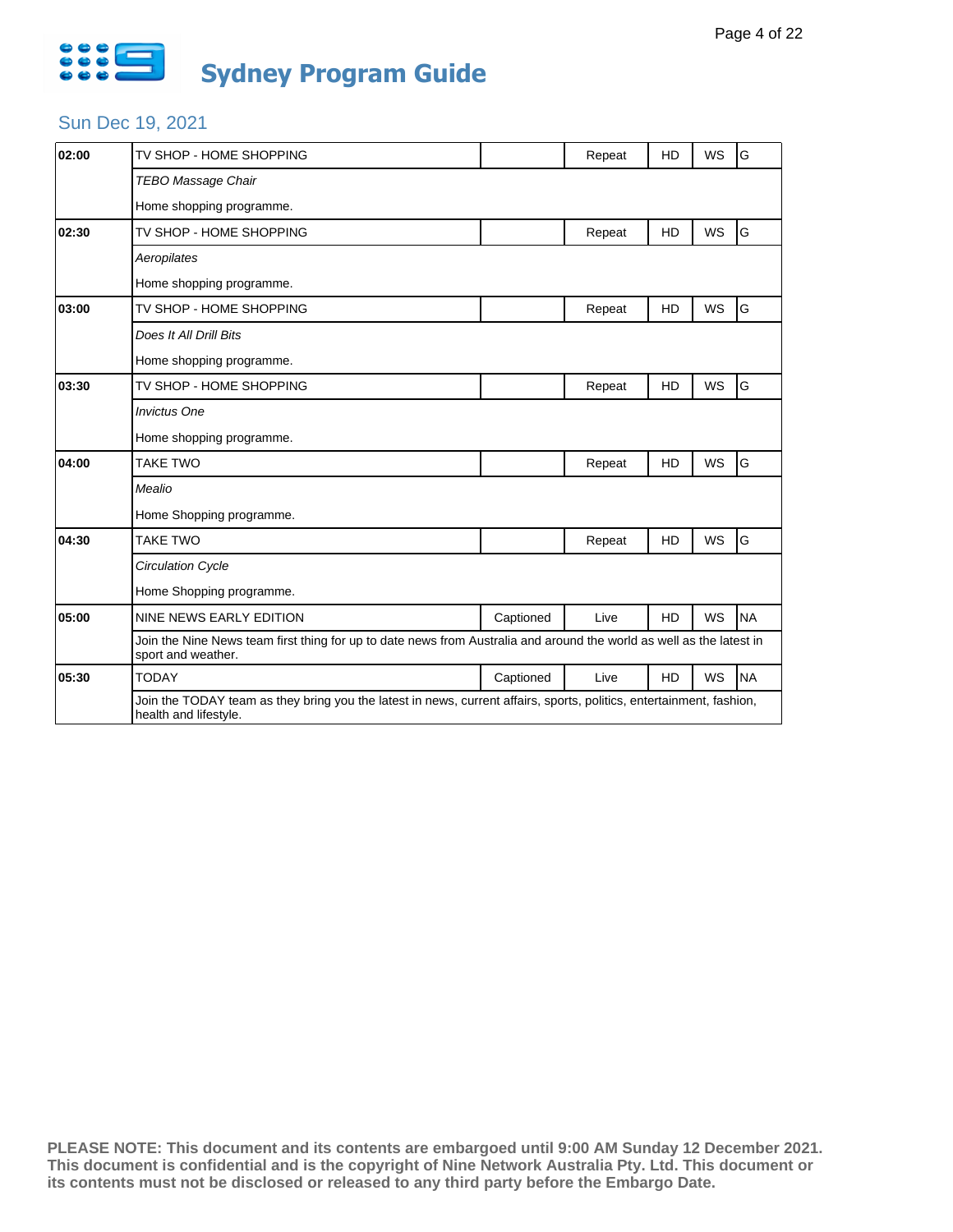

#### Mon Dec 20, 2021

| 06:00 | <b>TODAY</b>                                                                                                                                                                                                                                                                            |      | Captioned | Live   | HD        | WS        | <b>NA</b> |  |  |
|-------|-----------------------------------------------------------------------------------------------------------------------------------------------------------------------------------------------------------------------------------------------------------------------------------------|------|-----------|--------|-----------|-----------|-----------|--|--|
|       | Join the TODAY team as they bring you the latest in news, current affairs, sports, politics, entertainment, fashion,<br>health and lifestyle.                                                                                                                                           |      |           |        |           |           |           |  |  |
| 09:00 | TODAY EXTRA SUMMER                                                                                                                                                                                                                                                                      |      | Captioned |        | <b>HD</b> | WS        | PG        |  |  |
|       | Join us for Today Extra Summer - an exciting mix of highlights from the year in review. Includes the best celebrity<br>interviews, cooking with Australia's top chefs, music performances, the latest in fashion & more.                                                                |      |           |        |           |           |           |  |  |
| 11:30 | <b>NINE'S MORNING NEWS</b>                                                                                                                                                                                                                                                              |      | Captioned | Live   | <b>HD</b> | WS        | <b>NA</b> |  |  |
|       | Join Nine's Morning News with up to the minute news on local and international news including sport, finance and<br>weather.                                                                                                                                                            |      |           |        |           |           |           |  |  |
| 12:00 | FOUR CHRISTMASES AND A WEDDING                                                                                                                                                                                                                                                          | 2017 | Captioned | Repeat | HD        | <b>WS</b> | G         |  |  |
|       | Four Christmases and a Wedding                                                                                                                                                                                                                                                          |      |           |        |           |           |           |  |  |
|       | Chloe and Evan's whirlwind romance ends when Evan is sent overseas for his job. Over the next three Christmases,<br>something happens that keeps them apart. Will their fourth Christmas finally bring them together?                                                                   |      |           |        |           |           |           |  |  |
|       | Starring: Arielle Kebbel, Corey Sevier, Markie Post                                                                                                                                                                                                                                     |      |           |        |           |           |           |  |  |
| 13:45 | TALKING HONEY - RELATIONSHIP<br><b>SPECIALS</b>                                                                                                                                                                                                                                         |      | Captioned | Repeat | HD        |           | PG        |  |  |
|       | Love Thy Neighbour                                                                                                                                                                                                                                                                      |      |           |        |           |           |           |  |  |
|       | Neighbourly squabbles are almost a rite of passage in life. Here, the Talking Honey panel talks about the delicate<br>task of asking your next-door-neighbours to back off.                                                                                                             |      |           |        |           |           |           |  |  |
| 13:50 | <b>MAKING OF GHOSTBUSTERS - AFTERLIFE</b>                                                                                                                                                                                                                                               |      | Captioned | Repeat | HD        | WS        | PG        |  |  |
|       | Making of Ghostbusters - Afterlife                                                                                                                                                                                                                                                      |      |           |        |           |           |           |  |  |
|       | The latest Ghostbusters movie starring Paul Rudd, Carrie Coon, Bill Murray & Dan Aykroyd is at the movies so join<br>us as we go behind the scenes on Ghostbusters - Afterlife.                                                                                                         |      |           |        |           |           |           |  |  |
| 14:00 | <b>POINTLESS</b>                                                                                                                                                                                                                                                                        |      | Captioned | Repeat | <b>HD</b> | <b>WS</b> | PG        |  |  |
|       | Hosted by Alexander Armstrong with assistance from Richard Osman. In each episode four teams of two<br>contestants attempt to find correct but obscure answers to four rounds of general knowledge questions, with the<br>winning team eligible to compete for the show's cash jackpot. |      |           |        |           |           |           |  |  |
| 15:00 | <b>TIPPING POINT</b>                                                                                                                                                                                                                                                                    |      | Captioned |        | HD        | WS        | PG        |  |  |
|       | Hosted by Ben Shepherd, four players are pit against a mesmerising machine. There are mystery prizes and a jaw-<br>dropping jackpot up for grabs for any player with the skill and strategy to see off their human rivals and conquer the<br>machine.                                   |      |           |        |           |           |           |  |  |
| 16:00 | NINE'S AFTERNOON NEWS                                                                                                                                                                                                                                                                   |      | Captioned | Live   | HD.       | WS        | <b>NA</b> |  |  |
|       | Nine's Afternoon News, live and local from Sydney with the latest news across Australia and around the world<br>including sport, and weather.                                                                                                                                           |      |           |        |           |           |           |  |  |
| 17:00 | <b>MILLIONAIRE HOT SEAT</b>                                                                                                                                                                                                                                                             |      | Captioned | Repeat | HD        | <b>WS</b> | G         |  |  |
|       | Who will survive the Millionaire Hot Seat? Six contestants go head to head to win the cash. Hosted by Eddie<br>McGuire, Millionaire Hot Seat is a game of strategy, skill and survival.                                                                                                 |      |           |        |           |           |           |  |  |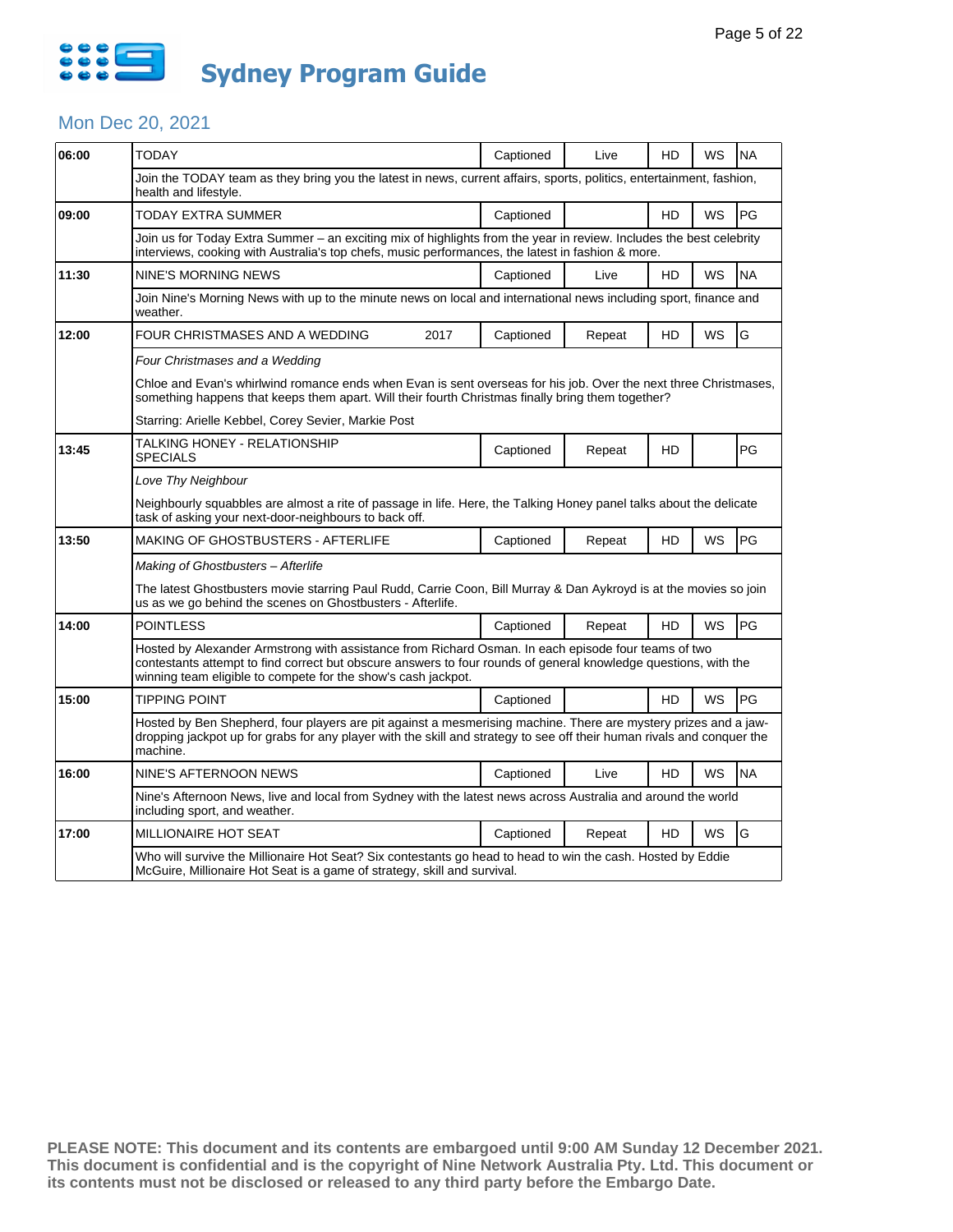

### Mon Dec 20, 2021

| 18:00 | <b>NINE NEWS</b>                                                                                                                                                                                                                                      | Captioned | Live   | HD | WS | <b>NA</b> |  |  |  |
|-------|-------------------------------------------------------------------------------------------------------------------------------------------------------------------------------------------------------------------------------------------------------|-----------|--------|----|----|-----------|--|--|--|
|       | Join Nine News for the latest in news and events that affect you in your local city, as well as news from across<br>Australia and the world.                                                                                                          |           |        |    |    |           |  |  |  |
| 19:00 | A CURRENT AFFAIR                                                                                                                                                                                                                                      | Captioned | Live   | HD | WS | <b>NA</b> |  |  |  |
|       | A Current Affair covers the realms of politics, crime, human rights, science, technology, celebrities and<br>entertainment - all investigated by a dedicated team.                                                                                    |           |        |    |    |           |  |  |  |
| 19:30 | <b>RBT</b>                                                                                                                                                                                                                                            | Captioned | Repeat | HD | WS | M         |  |  |  |
|       | Date Night/ 650 Carton                                                                                                                                                                                                                                |           |        |    |    |           |  |  |  |
|       | Follow the police units for a unique behind-the-scenes look at RBT patrols testing for alcohol and drug affected<br>drivers.                                                                                                                          |           |        |    |    |           |  |  |  |
|       | Cons. Advice: Some Coarse Language, Drug References                                                                                                                                                                                                   |           |        |    |    |           |  |  |  |
| 20:30 | AUSTRALIAN CRIME STORIES                                                                                                                                                                                                                              | Captioned | Repeat | HD | WS | M         |  |  |  |
|       | Million Dollar Mystery                                                                                                                                                                                                                                |           |        |    |    |           |  |  |  |
|       | In 1994 twenty-two-year-old dancer and model, Revelle Balmain vanished. What really happened that night remains<br>a mystery. We re-trace Revelle's final steps and discover the secret she held that could have played a part in her<br>death.       |           |        |    |    |           |  |  |  |
|       | Cons. Advice: References to Violence                                                                                                                                                                                                                  |           |        |    |    |           |  |  |  |
| 21:40 | REPORTED MISSING                                                                                                                                                                                                                                      | Captioned | Repeat | HD | WS | M         |  |  |  |
|       | Dementia                                                                                                                                                                                                                                              |           |        |    |    |           |  |  |  |
|       | Police mount urgent searches for two people with dementia. Sheila has vanished from her husband's side during a<br>shopping trip, while John has headed out alone into the countryside.                                                               |           |        |    |    |           |  |  |  |
|       | Cons.Advice: Themes                                                                                                                                                                                                                                   |           |        |    |    |           |  |  |  |
| 23:00 | CHICAGO MED                                                                                                                                                                                                                                           | Captioned | Repeat | HD | WS | M         |  |  |  |
|       | Who Can You Trust                                                                                                                                                                                                                                     |           |        |    |    |           |  |  |  |
|       | Halstead takes heat for making an unauthorized move to treat his pregnant patient; Choi becomes personally<br>invested when treating a homeless veteran; Rhodes and Bekker deal with a patient who desperately needs a liver<br>transplant.           |           |        |    |    |           |  |  |  |
|       | Starring: Nick Gehlfuss, Yaya DaCosta, Torrey DeVitto                                                                                                                                                                                                 |           |        |    |    |           |  |  |  |
|       | Cons.Advice: Medical Procedures, Themes                                                                                                                                                                                                               |           |        |    |    |           |  |  |  |
| 23:45 | THE VILLAGE                                                                                                                                                                                                                                           | Captioned |        | HD | WS | M         |  |  |  |
|       | Pilot                                                                                                                                                                                                                                                 |           |        |    |    |           |  |  |  |
|       | A look at the intertwining lives of residents in a Manhattan apartment building.                                                                                                                                                                      |           |        |    |    |           |  |  |  |
|       | Starring: Moran Atias, Dominic Chianese, Warren Christie                                                                                                                                                                                              |           |        |    |    |           |  |  |  |
|       | Cons.Advice: Themes                                                                                                                                                                                                                                   |           |        |    |    |           |  |  |  |
| 00:35 | TIPPING POINT                                                                                                                                                                                                                                         | Captioned | Repeat | HD | WS | PG        |  |  |  |
|       | Hosted by Ben Shepherd, four players are pit against a mesmerising machine. There are mystery prizes and a jaw-<br>dropping jackpot up for grabs for any player with the skill and strategy to see off their human rivals and conquer the<br>machine. |           |        |    |    |           |  |  |  |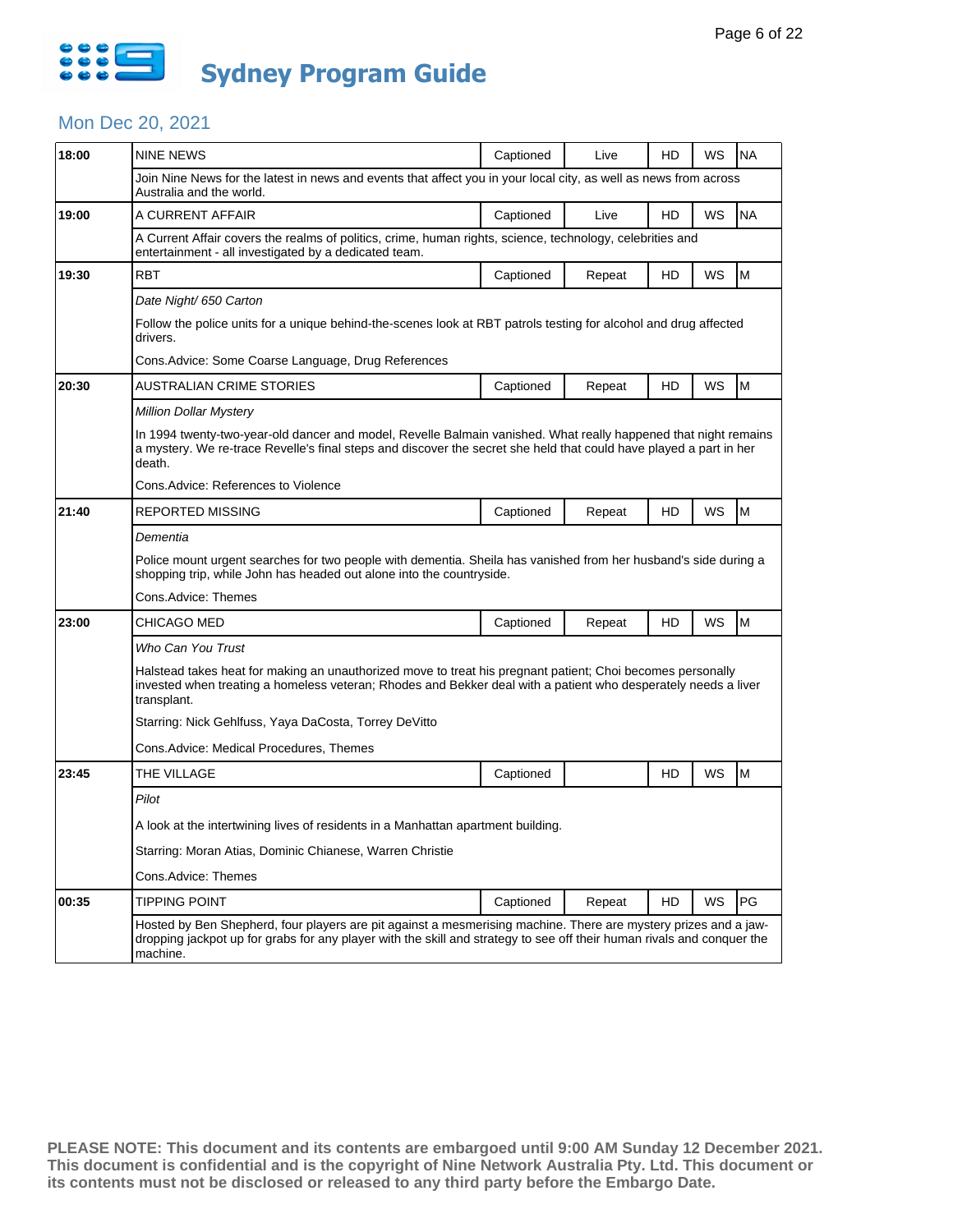

#### Mon Dec 20, 2021

| 01:30 | TV SHOP - HOME SHOPPING                                                                                                                       |           | Repeat | <b>HD</b> | <b>WS</b> | G         |  |  |
|-------|-----------------------------------------------------------------------------------------------------------------------------------------------|-----------|--------|-----------|-----------|-----------|--|--|
|       | <b>Bowflex Max Trainer</b>                                                                                                                    |           |        |           |           |           |  |  |
|       | Home shopping programme.                                                                                                                      |           |        |           |           |           |  |  |
| 02:00 | TV SHOP - HOME SHOPPING                                                                                                                       |           | Repeat | HD        | WS        | G         |  |  |
|       | <b>Total Gym FIT</b>                                                                                                                          |           |        |           |           |           |  |  |
|       | Home shopping programme.                                                                                                                      |           |        |           |           |           |  |  |
| 02:30 | <b>GLOBAL SHOP</b>                                                                                                                            |           | Repeat | HD        | <b>WS</b> | G         |  |  |
|       | <b>Scratch Solution</b>                                                                                                                       |           |        |           |           |           |  |  |
|       | Home shopping programme.                                                                                                                      |           |        |           |           |           |  |  |
| 03:00 | TV SHOP - HOME SHOPPING                                                                                                                       |           | Repeat | HD        | WS        | G         |  |  |
|       | <b>Transforma Ladders</b>                                                                                                                     |           |        |           |           |           |  |  |
|       | Home shopping programme.                                                                                                                      |           |        |           |           |           |  |  |
| 03:30 | TV SHOP - HOME SHOPPING                                                                                                                       |           | Repeat | HD        | <b>WS</b> | G         |  |  |
|       | <b>ITread</b>                                                                                                                                 |           |        |           |           |           |  |  |
|       | Home shopping programme.                                                                                                                      |           |        |           |           |           |  |  |
| 04:00 | <b>TAKE TWO</b>                                                                                                                               |           | Repeat | HD        | WS        | G         |  |  |
|       | <b>Quick Time Flavour Grill</b>                                                                                                               |           |        |           |           |           |  |  |
|       | Home Shopping programme.                                                                                                                      |           |        |           |           |           |  |  |
| 04:30 | <b>TAKE TWO</b>                                                                                                                               |           | Repeat | HD        | WS        | G         |  |  |
|       | Super Sleeper Pro                                                                                                                             |           |        |           |           |           |  |  |
|       | Home Shopping programme.                                                                                                                      |           |        |           |           |           |  |  |
| 05:00 | <b>NINE NEWS EARLY EDITION</b>                                                                                                                | Captioned | Live   | HD        | WS        | <b>NA</b> |  |  |
|       | Join the Nine News team first thing for up to date news from Australia and around the world as well as the latest in<br>sport and weather.    |           |        |           |           |           |  |  |
| 05:30 | <b>TODAY</b>                                                                                                                                  | Captioned | Live   | HD        | WS        | <b>NA</b> |  |  |
|       | Join the TODAY team as they bring you the latest in news, current affairs, sports, politics, entertainment, fashion,<br>health and lifestyle. |           |        |           |           |           |  |  |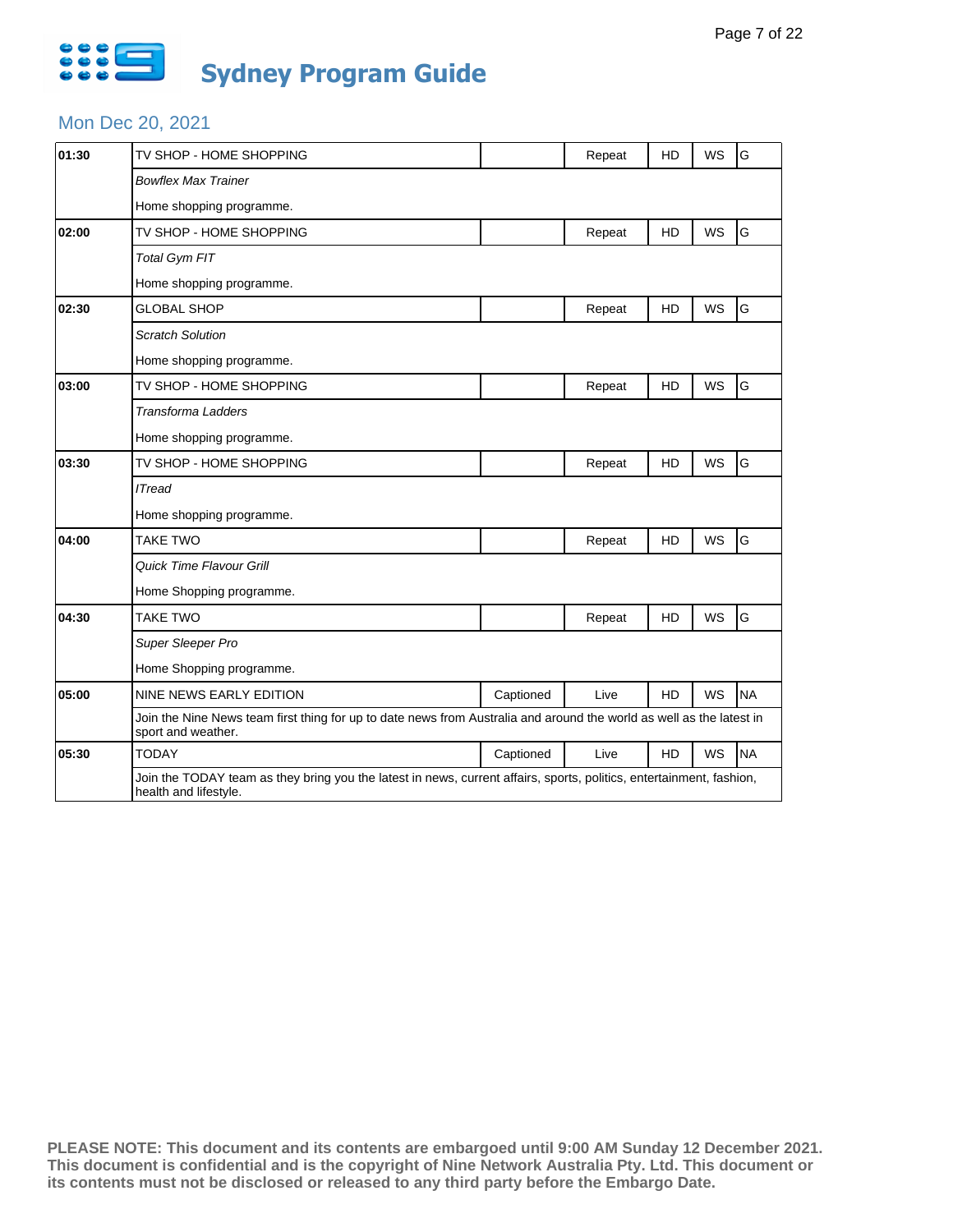

## Tue Dec 21, 2021

| 06:00 | <b>TODAY</b>                                                                                                                                                                                                                                                                                                        | Captioned | Live   | HD        | WS        | <b>NA</b> |  |  |  |
|-------|---------------------------------------------------------------------------------------------------------------------------------------------------------------------------------------------------------------------------------------------------------------------------------------------------------------------|-----------|--------|-----------|-----------|-----------|--|--|--|
|       | Join the TODAY team as they bring you the latest in news, current affairs, sports, politics, entertainment, fashion,<br>health and lifestyle.                                                                                                                                                                       |           |        |           |           |           |  |  |  |
| 09:00 | TODAY EXTRA SUMMER                                                                                                                                                                                                                                                                                                  | Captioned |        | HD        | WS        | PG        |  |  |  |
|       | Join us for Today Extra Summer - an exciting mix of highlights from the year in review. Includes the best celebrity<br>interviews, cooking with Australia's top chefs, music performances, the latest in fashion & more.                                                                                            |           |        |           |           |           |  |  |  |
| 11:30 | <b>NINE'S MORNING NEWS</b>                                                                                                                                                                                                                                                                                          | Captioned | Live   | HD        | WS        | <b>NA</b> |  |  |  |
|       | Join Nine's Morning News with up to the minute news on local and international news including sport, finance and<br>weather.                                                                                                                                                                                        |           |        |           |           |           |  |  |  |
| 12:00 | THE SANTA CON<br>2014                                                                                                                                                                                                                                                                                               | Captioned |        | HD        | WS        | PG        |  |  |  |
|       | The Santa Con                                                                                                                                                                                                                                                                                                       |           |        |           |           |           |  |  |  |
|       | Small-time con man Nick DeMarco is ordered by his parole officer to take a minimum-wage job as a department<br>store Santa during the holidays and he hates it. Near the end of his first shift, he hastily promises a young boy,<br>Billy, that Santa will bring his estranged parents back together by Christmas. |           |        |           |           |           |  |  |  |
|       | Starring: Barry Watson, Melissa Sagemiller, Scott Grimes                                                                                                                                                                                                                                                            |           |        |           |           |           |  |  |  |
|       | Cons.Advice: Themes, Some Violence                                                                                                                                                                                                                                                                                  |           |        |           |           |           |  |  |  |
| 13:45 | GARDEN GURUS MOMENTS                                                                                                                                                                                                                                                                                                | Captioned | Repeat | HD        | WS        | G         |  |  |  |
|       | <b>Ornamental Bromeliad</b>                                                                                                                                                                                                                                                                                         |           |        |           |           |           |  |  |  |
|       | The Garden Gurus team give you tips and tricks for gardening success, every season of year. From feeding your<br>lawn, to indoor plants and everything in between, Trev and the team have you covered.                                                                                                              |           |        |           |           |           |  |  |  |
| 14:00 | <b>POINTLESS</b>                                                                                                                                                                                                                                                                                                    | Captioned | Repeat | HD        | <b>WS</b> | PG        |  |  |  |
|       | Hosted by Alexander Armstrong with assistance from Richard Osman. In each episode four teams of two<br>contestants attempt to find correct but obscure answers to four rounds of general knowledge questions, with the<br>winning team eligible to compete for the show's cash jackpot.                             |           |        |           |           |           |  |  |  |
| 15:00 | <b>TIPPING POINT</b>                                                                                                                                                                                                                                                                                                | Captioned |        | <b>HD</b> | <b>WS</b> | PG        |  |  |  |
|       | Hosted by Ben Shepherd, four players are pit against a mesmerising machine. There are mystery prizes and a jaw-<br>dropping jackpot up for grabs for any player with the skill and strategy to see off their human rivals and conquer the<br>machine.                                                               |           |        |           |           |           |  |  |  |
| 16:00 | NINE'S AFTERNOON NEWS                                                                                                                                                                                                                                                                                               | Captioned | Live   | HD        | WS        | <b>NA</b> |  |  |  |
|       | Nine's Afternoon News, live and local from Sydney with the latest news across Australia and around the world<br>including sport, and weather.                                                                                                                                                                       |           |        |           |           |           |  |  |  |
| 17:00 | <b>MILLIONAIRE HOT SEAT</b>                                                                                                                                                                                                                                                                                         | Captioned | Repeat | <b>HD</b> | WS        | G         |  |  |  |
|       | Who will survive the Millionaire Hot Seat? Six contestants go head to head to win the cash. Hosted by Eddie<br>McGuire, Millionaire Hot Seat is a game of strategy, skill and survival.                                                                                                                             |           |        |           |           |           |  |  |  |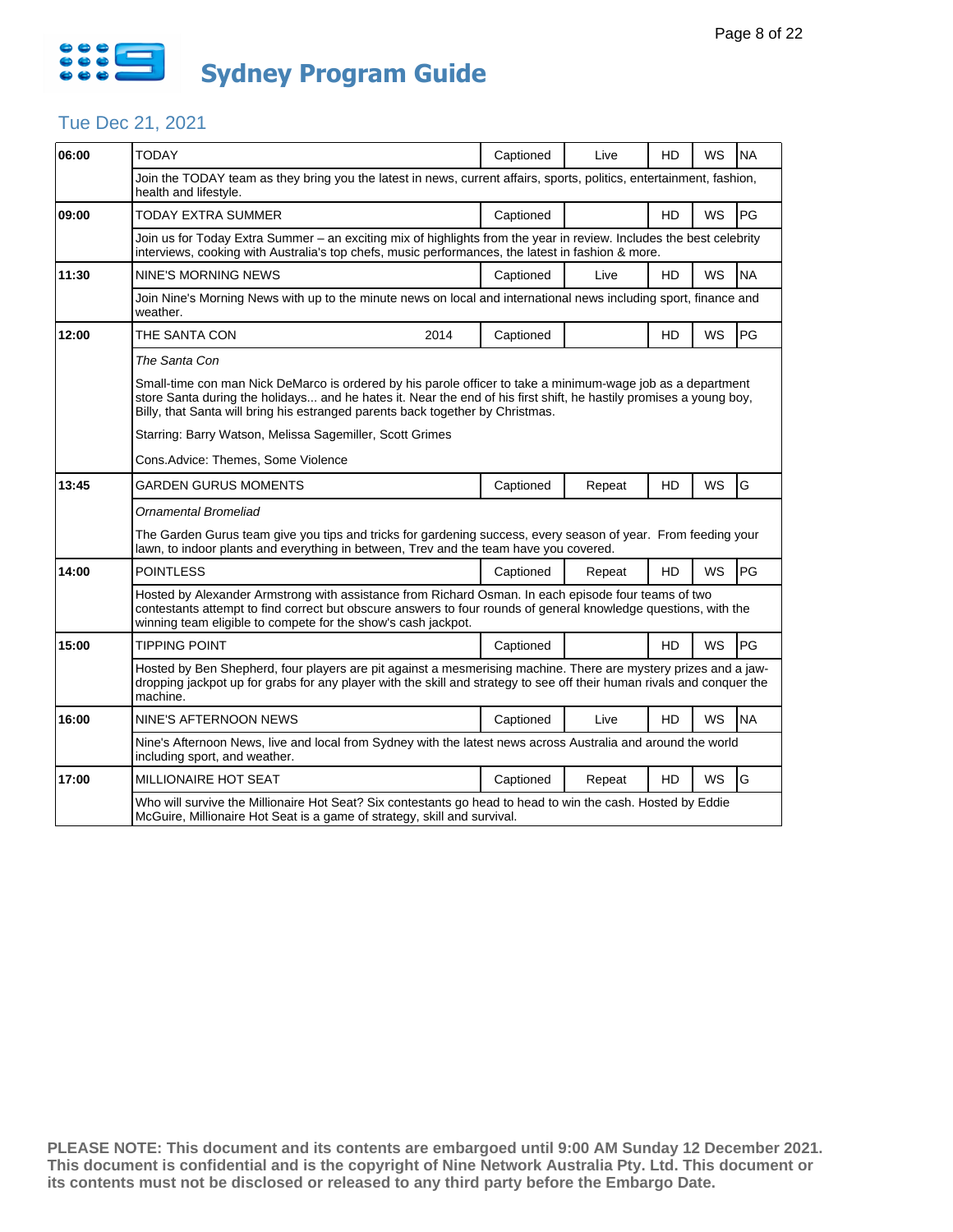

# Tue Dec 21, 2021

| 18:00 | <b>NINE NEWS</b>                                                                                                                                                                                                                                                                                                   | Captioned                                                                                                                                                                                                                   | Live   | HD | WS | <b>NA</b> |  |  |  |
|-------|--------------------------------------------------------------------------------------------------------------------------------------------------------------------------------------------------------------------------------------------------------------------------------------------------------------------|-----------------------------------------------------------------------------------------------------------------------------------------------------------------------------------------------------------------------------|--------|----|----|-----------|--|--|--|
|       | Join Nine News for the latest in news and events that affect you in your local city, as well as news from across<br>Australia and the world.                                                                                                                                                                       |                                                                                                                                                                                                                             |        |    |    |           |  |  |  |
| 19:00 | A CURRENT AFFAIR                                                                                                                                                                                                                                                                                                   | Captioned                                                                                                                                                                                                                   | Live   | HD | WS | <b>NA</b> |  |  |  |
|       | A Current Affair covers the realms of politics, crime, human rights, science, technology, celebrities and<br>entertainment - all investigated by a dedicated team.                                                                                                                                                 |                                                                                                                                                                                                                             |        |    |    |           |  |  |  |
| 19:30 | TRAVEL GUIDES                                                                                                                                                                                                                                                                                                      | Captioned                                                                                                                                                                                                                   | Repeat | HD | WS | PG        |  |  |  |
|       | Red Centre                                                                                                                                                                                                                                                                                                         |                                                                                                                                                                                                                             |        |    |    |           |  |  |  |
|       | Our Travel Guides are heading to the Red Centre for Australia's most iconic holiday that most Aussies have never<br>been on. And the best way to see these wide-open spaces is on a road trip.                                                                                                                     |                                                                                                                                                                                                                             |        |    |    |           |  |  |  |
|       | Cons. Advice: Some Coarse Language, Sexual References, Nudity                                                                                                                                                                                                                                                      |                                                                                                                                                                                                                             |        |    |    |           |  |  |  |
| 20:30 | THE WEAKEST LINK                                                                                                                                                                                                                                                                                                   | Captioned                                                                                                                                                                                                                   |        | HD | WS | PG        |  |  |  |
|       | Best of WL Punters Christmas Special                                                                                                                                                                                                                                                                               |                                                                                                                                                                                                                             |        |    |    |           |  |  |  |
|       | Television's most cutthroat quiz show returns for a special Christmas themed episode when returning all-stars go<br>head to head on Weakest Link. Comedian and actress Magda Szubanski is back as host of the smash-hit quiz<br>which returned to Australian TV screens earlier this year after a 19-year absence. |                                                                                                                                                                                                                             |        |    |    |           |  |  |  |
| 21:30 | KATH & KIM                                                                                                                                                                                                                                                                                                         | Captioned                                                                                                                                                                                                                   | Repeat | HD | WS | PG        |  |  |  |
|       | The Mango Espadrille                                                                                                                                                                                                                                                                                               |                                                                                                                                                                                                                             |        |    |    |           |  |  |  |
|       | Kath, Kim and Sharon go to the races. Kath tries to help out at the butcher shop. Epponnee auditions for Bubs Idol.                                                                                                                                                                                                |                                                                                                                                                                                                                             |        |    |    |           |  |  |  |
|       | Starring: Gina Riley, Jane Turner, Magda Szubanski                                                                                                                                                                                                                                                                 |                                                                                                                                                                                                                             |        |    |    |           |  |  |  |
|       | Cons. Advice: Sexual References, Mild Coarse Language                                                                                                                                                                                                                                                              |                                                                                                                                                                                                                             |        |    |    |           |  |  |  |
| 22:05 | KATH & KIM                                                                                                                                                                                                                                                                                                         | Captioned                                                                                                                                                                                                                   | Repeat | HD | WS | PG        |  |  |  |
|       | Sitting on a Pile                                                                                                                                                                                                                                                                                                  |                                                                                                                                                                                                                             |        |    |    |           |  |  |  |
|       | Kel attends a conference but fails to click with anyone. Kath plans a lunch with Barb Cousins but due to a missed<br>message is at the wrong venue and thinks she's been stood up.                                                                                                                                 |                                                                                                                                                                                                                             |        |    |    |           |  |  |  |
|       | Starring: Gina Riley, Jane Turner, Magda Szubanski                                                                                                                                                                                                                                                                 |                                                                                                                                                                                                                             |        |    |    |           |  |  |  |
|       | Cons. Advice: Sexual References, Mild Coarse Language                                                                                                                                                                                                                                                              |                                                                                                                                                                                                                             |        |    |    |           |  |  |  |
| 22:40 | KATH & KIM                                                                                                                                                                                                                                                                                                         | Captioned                                                                                                                                                                                                                   | Repeat | HD | WS | PG        |  |  |  |
|       | Kicking Up a Stink                                                                                                                                                                                                                                                                                                 |                                                                                                                                                                                                                             |        |    |    |           |  |  |  |
|       |                                                                                                                                                                                                                                                                                                                    | Kim's cabbage diet has an unexpected side effect: flatulence. Kel and Kath star in The Hours – The Musical directed<br>by the intense and demanding Robyn Robinson. Robyn seems to have it in for Kath – but she loves Kel. |        |    |    |           |  |  |  |
|       | Starring: Gina Riley, Jane Turner, Magda Szubanski                                                                                                                                                                                                                                                                 |                                                                                                                                                                                                                             |        |    |    |           |  |  |  |
|       | Cons. Advice: Sexual References, Mild Coarse Language                                                                                                                                                                                                                                                              |                                                                                                                                                                                                                             |        |    |    |           |  |  |  |
| 23:15 | CHRISTMAS AT WARWICK CASTLE                                                                                                                                                                                                                                                                                        | Captioned                                                                                                                                                                                                                   | Repeat | HD | WS | G         |  |  |  |
|       | Christmas at Warwick Castle                                                                                                                                                                                                                                                                                        |                                                                                                                                                                                                                             |        |    |    |           |  |  |  |
|       | Warwick Castle begins transforming into a winter wonderland. Despite the challenges, the staff still plan to impress<br>visitors with stunning decorations, a 745-metre square ice rink, a real-life Santa experience and a new light trail<br>snaking through the castle grounds.                                 |                                                                                                                                                                                                                             |        |    |    |           |  |  |  |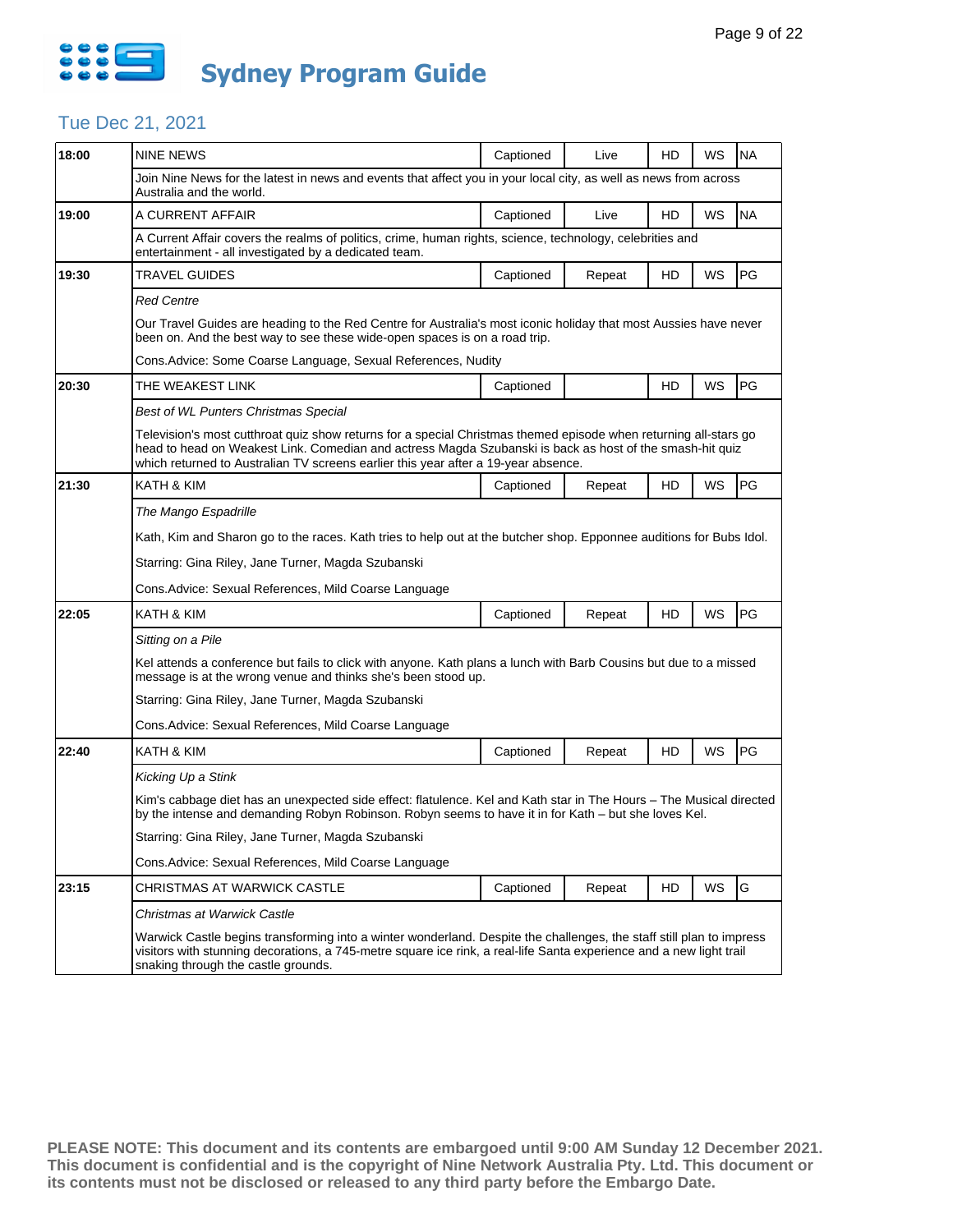

### Tue Dec 21, 2021

| 00:10 | TIPPING POINT                                                                                                                                                                                                                                         | Captioned | Repeat | HD | WS        | PG        |  |  |  |
|-------|-------------------------------------------------------------------------------------------------------------------------------------------------------------------------------------------------------------------------------------------------------|-----------|--------|----|-----------|-----------|--|--|--|
|       | Hosted by Ben Shepherd, four players are pit against a mesmerising machine. There are mystery prizes and a jaw-<br>dropping jackpot up for grabs for any player with the skill and strategy to see off their human rivals and conquer the<br>machine. |           |        |    |           |           |  |  |  |
| 01:05 | A CURRENT AFFAIR                                                                                                                                                                                                                                      | Captioned | Repeat | HD | WS        | <b>NA</b> |  |  |  |
|       | A Current Affair covers the realms of politics, crime, human rights, science, technology, celebrities and<br>entertainment - all investigated by a dedicated team.                                                                                    |           |        |    |           |           |  |  |  |
| 01:30 | TV SHOP - HOME SHOPPING                                                                                                                                                                                                                               |           | Repeat | HD | WS        | G         |  |  |  |
|       | <b>InstaChill</b>                                                                                                                                                                                                                                     |           |        |    |           |           |  |  |  |
|       | Home shopping programme.                                                                                                                                                                                                                              |           |        |    |           |           |  |  |  |
| 02:00 | TV SHOP - HOME SHOPPING                                                                                                                                                                                                                               |           | Repeat | HD | WS        | G         |  |  |  |
|       | TEBO Massage Chair                                                                                                                                                                                                                                    |           |        |    |           |           |  |  |  |
|       | Home shopping programme.                                                                                                                                                                                                                              |           |        |    |           |           |  |  |  |
| 02:30 | TV SHOP - HOME SHOPPING                                                                                                                                                                                                                               |           | Repeat | HD | WS        | G         |  |  |  |
|       | Aeropilates                                                                                                                                                                                                                                           |           |        |    |           |           |  |  |  |
|       | Home shopping programme.                                                                                                                                                                                                                              |           |        |    |           |           |  |  |  |
| 03:00 | TV SHOP - HOME SHOPPING                                                                                                                                                                                                                               |           | Repeat | HD | WS        | G         |  |  |  |
|       | Does It All Drill Bits                                                                                                                                                                                                                                |           |        |    |           |           |  |  |  |
|       | Home shopping programme.                                                                                                                                                                                                                              |           |        |    |           |           |  |  |  |
| 03:30 | TV SHOP - HOME SHOPPING                                                                                                                                                                                                                               |           | Repeat | HD | <b>WS</b> | G         |  |  |  |
|       | <b>Invictus One</b>                                                                                                                                                                                                                                   |           |        |    |           |           |  |  |  |
|       | Home shopping programme.                                                                                                                                                                                                                              |           |        |    |           |           |  |  |  |
| 04:00 | <b>TAKE TWO</b>                                                                                                                                                                                                                                       |           | Repeat | HD | WS        | G         |  |  |  |
|       | Royal Deluxe Dream Sheets                                                                                                                                                                                                                             |           |        |    |           |           |  |  |  |
|       | Home Shopping programme.                                                                                                                                                                                                                              |           |        |    |           |           |  |  |  |
| 04:30 | TAKE TWO                                                                                                                                                                                                                                              |           | Repeat | HD | WS        | G         |  |  |  |
|       | Diamond Earth                                                                                                                                                                                                                                         |           |        |    |           |           |  |  |  |
|       | Home Shopping programme.                                                                                                                                                                                                                              |           |        |    |           |           |  |  |  |
| 05:00 | NINE NEWS EARLY EDITION                                                                                                                                                                                                                               | Captioned | Live   | HD | <b>WS</b> | <b>NA</b> |  |  |  |
|       | Join the Nine News team first thing for up to date news from Australia and around the world as well as the latest in<br>sport and weather.                                                                                                            |           |        |    |           |           |  |  |  |
| 05:30 | <b>TODAY</b>                                                                                                                                                                                                                                          | Captioned | Live   | HD | WS        | <b>NA</b> |  |  |  |
|       | Join the TODAY team as they bring you the latest in news, current affairs, sports, politics, entertainment, fashion,<br>health and lifestyle.                                                                                                         |           |        |    |           |           |  |  |  |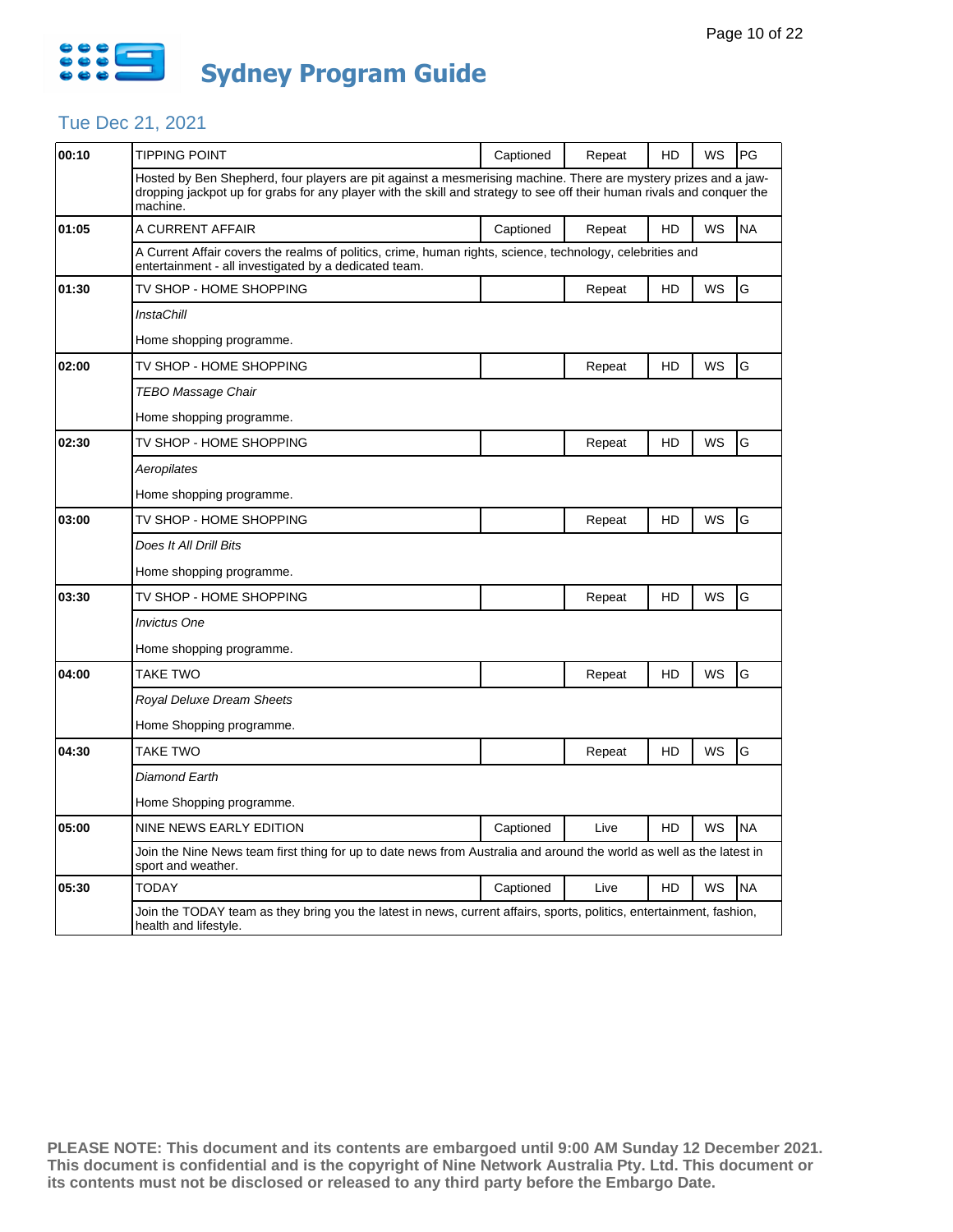

# Wed Dec 22, 2021

| 06:00 | <b>TODAY</b>                                                                                                                                                                                                                                                                            |      | Captioned | Live   | <b>HD</b> | <b>WS</b> | <b>NA</b> |  |  |
|-------|-----------------------------------------------------------------------------------------------------------------------------------------------------------------------------------------------------------------------------------------------------------------------------------------|------|-----------|--------|-----------|-----------|-----------|--|--|
|       | Join the TODAY team as they bring you the latest in news, current affairs, sports, politics, entertainment, fashion,<br>health and lifestyle.                                                                                                                                           |      |           |        |           |           |           |  |  |
| 09:00 | <b>TODAY EXTRA SUMMER</b>                                                                                                                                                                                                                                                               |      | Captioned |        | <b>HD</b> | <b>WS</b> | PG        |  |  |
|       | Join us for Today Extra Summer - an exciting mix of highlights from the year in review. Includes the best celebrity<br>interviews, cooking with Australia's top chefs, music performances, the latest in fashion & more.                                                                |      |           |        |           |           |           |  |  |
| 11:30 | <b>NINE'S MORNING NEWS</b>                                                                                                                                                                                                                                                              |      | Captioned | Live   | HD        | WS        | <b>NA</b> |  |  |
|       | Join Nine's Morning News with up to the minute news on local and international news including sport, finance and<br>weather.                                                                                                                                                            |      |           |        |           |           |           |  |  |
| 12:00 | CHRISTMAS ON THE MENU                                                                                                                                                                                                                                                                   | 2020 | Captioned |        | HD        | WS        | G         |  |  |
|       | Christmas on the Menu                                                                                                                                                                                                                                                                   |      |           |        |           |           |           |  |  |
|       | Celebrated chef Josie heads home for the holidays and creates a special festive menu for her mom's new bed-and-<br>breakfast bistro, where she runs into Tanner, the famous food critic who panned her old bakery in a review.                                                          |      |           |        |           |           |           |  |  |
|       | Starring: Kim Shaw, Clayton James, Cynthia Gibb                                                                                                                                                                                                                                         |      |           |        |           |           |           |  |  |
| 13:50 | TALKING HONEY - RELATIONSHIP<br><b>SPECIALS</b>                                                                                                                                                                                                                                         |      | Captioned | Repeat | HD        |           | G         |  |  |
|       | Proposal Disappointment                                                                                                                                                                                                                                                                 |      |           |        |           |           |           |  |  |
|       | Talking Honey the panel discusses how to improve your partner's style without hurting their feelings, or the<br>relationship!                                                                                                                                                           |      |           |        |           |           |           |  |  |
| 14:00 | <b>POINTLESS</b>                                                                                                                                                                                                                                                                        |      | Captioned | Repeat | HD        | <b>WS</b> | PG        |  |  |
|       | Hosted by Alexander Armstrong with assistance from Richard Osman. In each episode four teams of two<br>contestants attempt to find correct but obscure answers to four rounds of general knowledge questions, with the<br>winning team eligible to compete for the show's cash jackpot. |      |           |        |           |           |           |  |  |
| 15:00 | <b>TIPPING POINT</b>                                                                                                                                                                                                                                                                    |      | Captioned |        | <b>HD</b> | <b>WS</b> | PG        |  |  |
|       | Hosted by Ben Shepherd, four players are pit against a mesmerising machine. There are mystery prizes and a jaw-<br>dropping jackpot up for grabs for any player with the skill and strategy to see off their human rivals and conquer the<br>machine.                                   |      |           |        |           |           |           |  |  |
| 16:00 | NINE'S AFTERNOON NEWS                                                                                                                                                                                                                                                                   |      | Captioned | Live   | <b>HD</b> | <b>WS</b> | <b>NA</b> |  |  |
|       | Nine's Afternoon News, live and local from Sydney with the latest news across Australia and around the world<br>including sport, and weather.                                                                                                                                           |      |           |        |           |           |           |  |  |
| 17:00 |                                                                                                                                                                                                                                                                                         |      |           |        |           |           |           |  |  |
|       | <b>MILLIONAIRE HOT SEAT</b>                                                                                                                                                                                                                                                             |      | Captioned | Repeat | <b>HD</b> | <b>WS</b> | G         |  |  |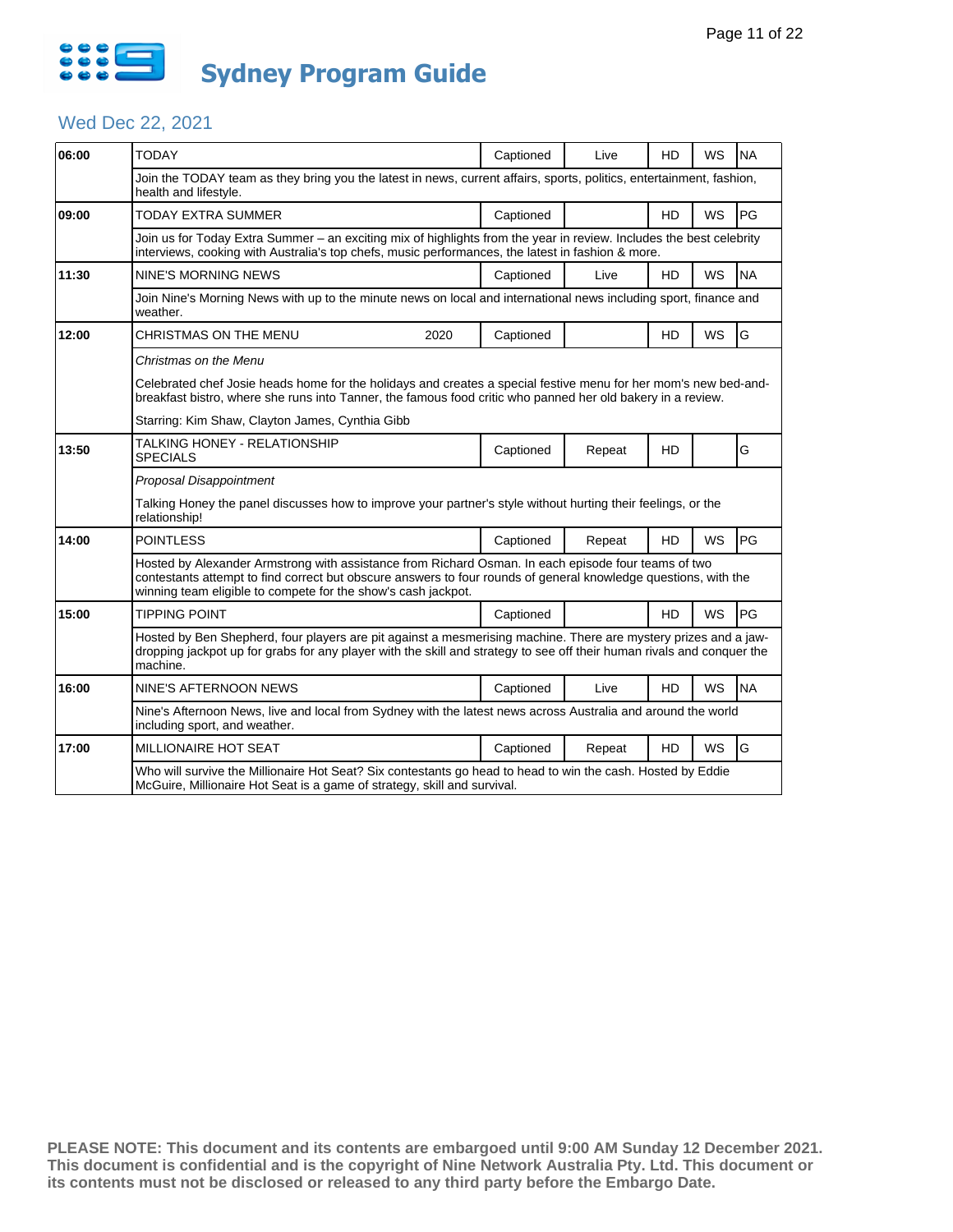

## Wed Dec 22, 2021

| 18:00          | <b>NINE NEWS</b>                                                                                                                                                                                                                                                                                                                                                                                                                                                                         | Captioned | Live   | HD        | WS        | <b>NA</b> |  |  |  |  |
|----------------|------------------------------------------------------------------------------------------------------------------------------------------------------------------------------------------------------------------------------------------------------------------------------------------------------------------------------------------------------------------------------------------------------------------------------------------------------------------------------------------|-----------|--------|-----------|-----------|-----------|--|--|--|--|
|                | Join Nine News for the latest in news and events that affect you in your local city, as well as news from across<br>Australia and the world.                                                                                                                                                                                                                                                                                                                                             |           |        |           |           |           |  |  |  |  |
| 19:00          | A CURRENT AFFAIR                                                                                                                                                                                                                                                                                                                                                                                                                                                                         | Captioned | Live   | HD        | WS        | <b>NA</b> |  |  |  |  |
|                | A Current Affair covers the realms of politics, crime, human rights, science, technology, celebrities and<br>entertainment - all investigated by a dedicated team.                                                                                                                                                                                                                                                                                                                       |           |        |           |           |           |  |  |  |  |
| 19:30          | MICHAEL BUBLE'S CHRISTMAS IN THE<br>CITY                                                                                                                                                                                                                                                                                                                                                                                                                                                 | Captioned |        | HD        | WS        | TBC       |  |  |  |  |
|                | Michael Bublé's Christmas in the City                                                                                                                                                                                                                                                                                                                                                                                                                                                    |           |        |           |           |           |  |  |  |  |
|                | Forget Santa Claus - this holiday season, Michael Bublé is coming to town! As he celebrates the 10th anniversary of<br>his beloved chart-topping holiday album Christmas, Bublé will head to the Rockefeller Center in New York for a night<br>of comedy, music and Christmas spirit with the help of some special guests.                                                                                                                                                               |           |        |           |           |           |  |  |  |  |
| 20:30          | LOVE ACTUALLY<br>2003                                                                                                                                                                                                                                                                                                                                                                                                                                                                    | Captioned | Repeat | HD        | WS        | M         |  |  |  |  |
|                | Love Actually                                                                                                                                                                                                                                                                                                                                                                                                                                                                            |           |        |           |           |           |  |  |  |  |
|                | Follows the lives of eight very different couples in dealing with their love lives in various loosely interrelated tales all<br>set during a frantic month before Christmas in London, England.                                                                                                                                                                                                                                                                                          |           |        |           |           |           |  |  |  |  |
|                | Starring: Hugh Grant, Martine McCutcheon, Liam Neeson                                                                                                                                                                                                                                                                                                                                                                                                                                    |           |        |           |           |           |  |  |  |  |
|                | Cons.Advice: Sexual References, Nudity, Some Coarse Language                                                                                                                                                                                                                                                                                                                                                                                                                             |           |        |           |           |           |  |  |  |  |
| 23:15          | CHRISTMAS IN NEW YORK - INSIDE THE<br>PLAZA                                                                                                                                                                                                                                                                                                                                                                                                                                              | Captioned | Repeat | HD        | WS        | G         |  |  |  |  |
|                | Christmas in New York - Inside the Plaza                                                                                                                                                                                                                                                                                                                                                                                                                                                 |           |        |           |           |           |  |  |  |  |
|                | A world-famous hotel that epitomises the best of everything performs its annual transformation into a magical festive<br>paradise in this enchanting piece of seasonal escapism. At the Plaza on New York's Fifth Avenue, where suites cost<br>up to \$40,000 a night, staff are tasked with fulfilling every whim of their guests. Watch as they prepare a Christmas<br>feast for up to 500, turn rooms into magical yuletide havens and await the arrival of Father Christmas himself. |           |        |           |           |           |  |  |  |  |
| 00:10          | <b>TIPPING POINT</b>                                                                                                                                                                                                                                                                                                                                                                                                                                                                     |           |        |           |           |           |  |  |  |  |
|                | Hosted by Ben Shepherd, four players are pit against a mesmerising machine. There are mystery prizes and a jaw-<br>dropping jackpot up for grabs for any player with the skill and strategy to see off their human rivals and conquer the                                                                                                                                                                                                                                                |           |        |           |           |           |  |  |  |  |
|                | machine.                                                                                                                                                                                                                                                                                                                                                                                                                                                                                 | Captioned | Repeat | HD        | <b>WS</b> | PG        |  |  |  |  |
| 01:05          | A CURRENT AFFAIR                                                                                                                                                                                                                                                                                                                                                                                                                                                                         | Captioned | Repeat | HD        | WS        | <b>NA</b> |  |  |  |  |
|                | A Current Affair covers the realms of politics, crime, human rights, science, technology, celebrities and<br>entertainment - all investigated by a dedicated team.                                                                                                                                                                                                                                                                                                                       |           |        |           |           |           |  |  |  |  |
| 01:30          | TV SHOP - HOME SHOPPING                                                                                                                                                                                                                                                                                                                                                                                                                                                                  |           | Repeat | <b>HD</b> | WS        | G         |  |  |  |  |
|                | Perfect Fit Bed                                                                                                                                                                                                                                                                                                                                                                                                                                                                          |           |        |           |           |           |  |  |  |  |
|                | Home shopping programme.                                                                                                                                                                                                                                                                                                                                                                                                                                                                 |           |        |           |           |           |  |  |  |  |
|                | TV SHOP - HOME SHOPPING                                                                                                                                                                                                                                                                                                                                                                                                                                                                  |           | Repeat | HD        | WS        | G         |  |  |  |  |
|                | Total Gym FIT                                                                                                                                                                                                                                                                                                                                                                                                                                                                            |           |        |           |           |           |  |  |  |  |
|                | Home shopping programme.                                                                                                                                                                                                                                                                                                                                                                                                                                                                 |           |        |           |           |           |  |  |  |  |
| 02:00<br>02:30 | <b>GLOBAL SHOP</b>                                                                                                                                                                                                                                                                                                                                                                                                                                                                       |           | Repeat | HD        | WS        | G         |  |  |  |  |
|                | Power XL Air Fryer Oven                                                                                                                                                                                                                                                                                                                                                                                                                                                                  |           |        |           |           |           |  |  |  |  |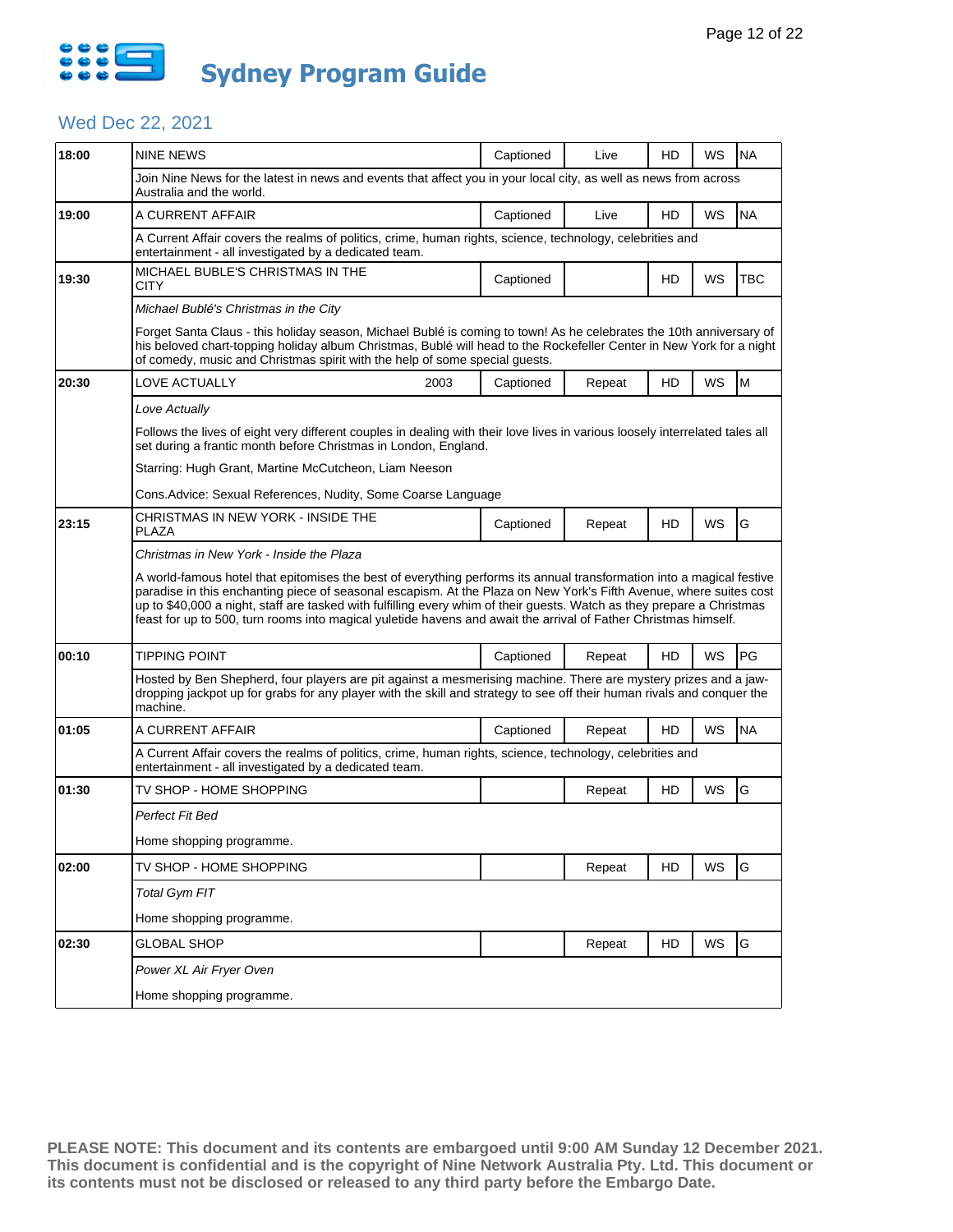

#### Wed Dec 22, 2021

| 03:00 | TV SHOP - HOME SHOPPING                                                                                                                       |           | Repeat | HD        | WS        | G         |  |  |  |  |
|-------|-----------------------------------------------------------------------------------------------------------------------------------------------|-----------|--------|-----------|-----------|-----------|--|--|--|--|
|       | Transforma Ladders                                                                                                                            |           |        |           |           |           |  |  |  |  |
|       | Home shopping programme.                                                                                                                      |           |        |           |           |           |  |  |  |  |
| 03:30 | TV SHOP - HOME SHOPPING                                                                                                                       |           | Repeat | HD        | <b>WS</b> | G         |  |  |  |  |
|       | <b>ITread</b>                                                                                                                                 |           |        |           |           |           |  |  |  |  |
|       | Home shopping programme.                                                                                                                      |           |        |           |           |           |  |  |  |  |
| 04:00 | TV SHOP - HOME SHOPPING                                                                                                                       |           | Repeat | HD        | WS        | G         |  |  |  |  |
|       | <b>InstaChill</b>                                                                                                                             |           |        |           |           |           |  |  |  |  |
|       | Home shopping programme.                                                                                                                      |           |        |           |           |           |  |  |  |  |
| 04:30 | TV SHOP - HOME SHOPPING                                                                                                                       |           | Repeat | HD        | WS        | G         |  |  |  |  |
|       | TEBO Massage Chair                                                                                                                            |           |        |           |           |           |  |  |  |  |
|       | Home shopping programme.                                                                                                                      |           |        |           |           |           |  |  |  |  |
| 05:00 | NINE NEWS EARLY EDITION                                                                                                                       | Captioned | Live   | <b>HD</b> | WS        | <b>NA</b> |  |  |  |  |
|       | Join the Nine News team first thing for up to date news from Australia and around the world as well as the latest in<br>sport and weather.    |           |        |           |           |           |  |  |  |  |
| 05:30 | <b>TODAY</b>                                                                                                                                  | Captioned | Live   | <b>HD</b> | WS        | <b>NA</b> |  |  |  |  |
|       | Join the TODAY team as they bring you the latest in news, current affairs, sports, politics, entertainment, fashion,<br>health and lifestyle. |           |        |           |           |           |  |  |  |  |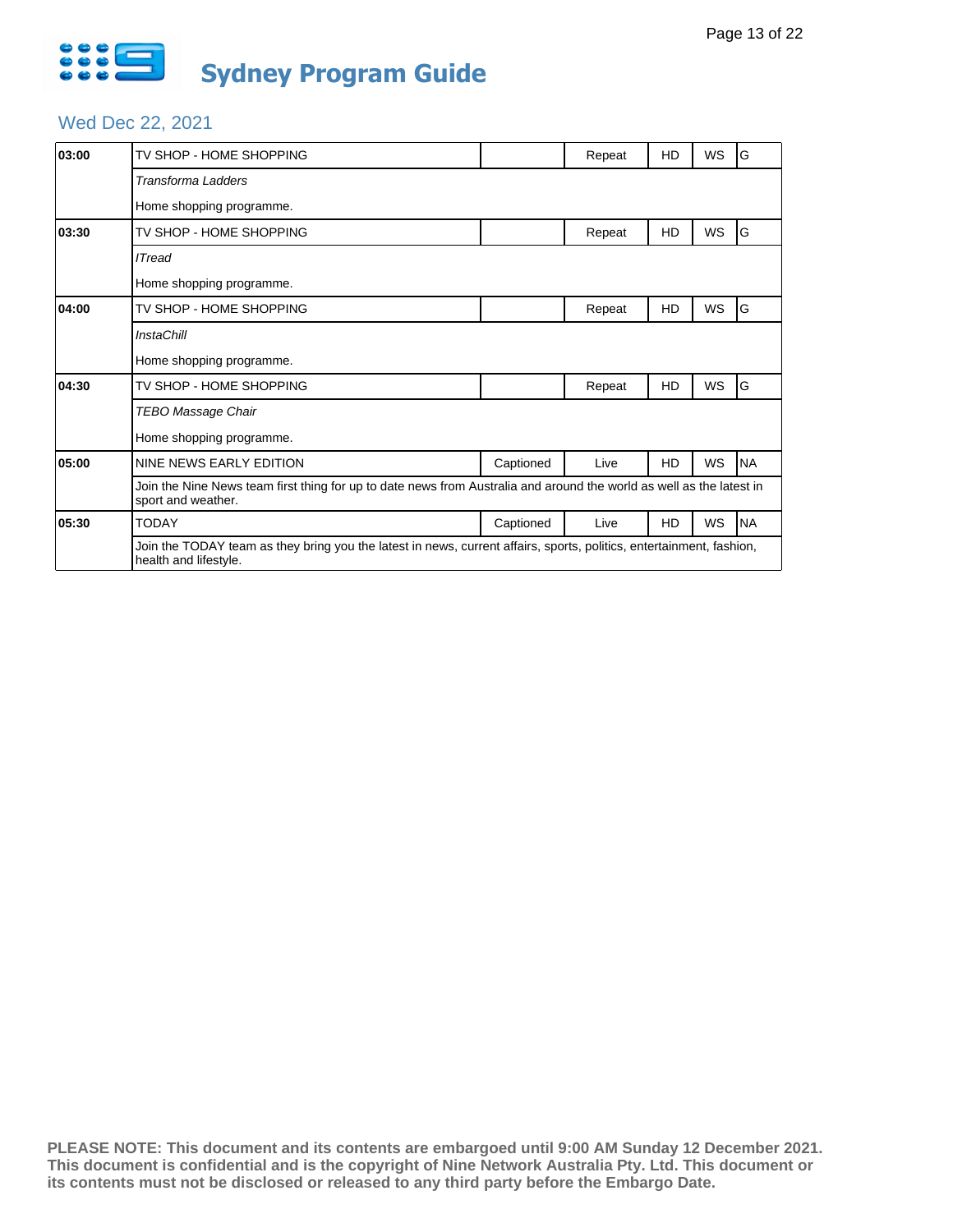

## Thu Dec 23, 2021

| 06:00 | <b>TODAY</b>                                                                                                                                                                                                                                                                            |                                                                                                                     | Captioned | Live   | HD        | <b>WS</b> | <b>NA</b> |  |  |
|-------|-----------------------------------------------------------------------------------------------------------------------------------------------------------------------------------------------------------------------------------------------------------------------------------------|---------------------------------------------------------------------------------------------------------------------|-----------|--------|-----------|-----------|-----------|--|--|
|       |                                                                                                                                                                                                                                                                                         |                                                                                                                     |           |        |           |           |           |  |  |
|       | Join the TODAY team as they bring you the latest in news, current affairs, sports, politics, entertainment, fashion,<br>health and lifestyle.                                                                                                                                           |                                                                                                                     |           |        |           |           |           |  |  |
| 09:00 | <b>TODAY EXTRA SUMMER</b>                                                                                                                                                                                                                                                               |                                                                                                                     | Captioned |        | <b>HD</b> | <b>WS</b> | PG        |  |  |
|       | Join us for Today Extra Summer – an exciting mix of highlights from the year in review. Includes the best celebrity<br>interviews, cooking with Australia's top chefs, music performances, the latest in fashion & more.                                                                |                                                                                                                     |           |        |           |           |           |  |  |
| 11:30 | <b>NINE'S MORNING NEWS</b>                                                                                                                                                                                                                                                              |                                                                                                                     | Captioned | Live   | <b>HD</b> | <b>WS</b> | <b>NA</b> |  |  |
|       | Join Nine's Morning News with up to the minute news on local and international news including sport, finance and<br>weather.                                                                                                                                                            |                                                                                                                     |           |        |           |           |           |  |  |
| 12:00 | THE CHRISTMAS BALL                                                                                                                                                                                                                                                                      | 2020                                                                                                                | Captioned |        | <b>HD</b> | WS        | G         |  |  |
|       | The Christmas Ball                                                                                                                                                                                                                                                                      |                                                                                                                     |           |        |           |           |           |  |  |
|       | back the Christmas Ball from years ago.                                                                                                                                                                                                                                                 | Realising Clare can help Liam prove the manor's historical value, Aunt Bridget proposes they work together to bring |           |        |           |           |           |  |  |
|       | Starring: Deirdre Mullins, Nick Hendrix, Caroline Langrishe                                                                                                                                                                                                                             |                                                                                                                     |           |        |           |           |           |  |  |
| 13:45 | <b>EXPLORE</b>                                                                                                                                                                                                                                                                          |                                                                                                                     | Captioned | Repeat | <b>HD</b> | <b>WS</b> | G         |  |  |
|       | <b>Mozart Concert</b>                                                                                                                                                                                                                                                                   |                                                                                                                     |           |        |           |           |           |  |  |
|       | Explore TV takes you around the world to places you'll never forget.                                                                                                                                                                                                                    |                                                                                                                     |           |        |           |           |           |  |  |
| 14:00 | <b>POINTLESS</b>                                                                                                                                                                                                                                                                        |                                                                                                                     | Captioned | Repeat | HD        | <b>WS</b> | PG        |  |  |
|       | Hosted by Alexander Armstrong with assistance from Richard Osman. In each episode four teams of two<br>contestants attempt to find correct but obscure answers to four rounds of general knowledge questions, with the<br>winning team eligible to compete for the show's cash jackpot. |                                                                                                                     |           |        |           |           |           |  |  |
| 15:00 | <b>TIPPING POINT</b>                                                                                                                                                                                                                                                                    |                                                                                                                     | Captioned |        | <b>HD</b> | <b>WS</b> | PG        |  |  |
|       | Hosted by Ben Shepherd, four players are pit against a mesmerising machine. There are mystery prizes and a jaw-<br>dropping jackpot up for grabs for any player with the skill and strategy to see off their human rivals and conquer the<br>machine.                                   |                                                                                                                     |           |        |           |           |           |  |  |
| 16:00 |                                                                                                                                                                                                                                                                                         |                                                                                                                     |           | Live   | <b>HD</b> | <b>WS</b> | <b>NA</b> |  |  |
|       | NINE'S AFTERNOON NEWS                                                                                                                                                                                                                                                                   |                                                                                                                     | Captioned |        |           |           |           |  |  |
|       | Nine's Afternoon News, live and local from Sydney with the latest news across Australia and around the world<br>including sport, and weather.                                                                                                                                           |                                                                                                                     |           |        |           |           |           |  |  |
| 17:00 | <b>MILLIONAIRE HOT SEAT</b>                                                                                                                                                                                                                                                             |                                                                                                                     | Captioned | Repeat | <b>HD</b> | <b>WS</b> | G         |  |  |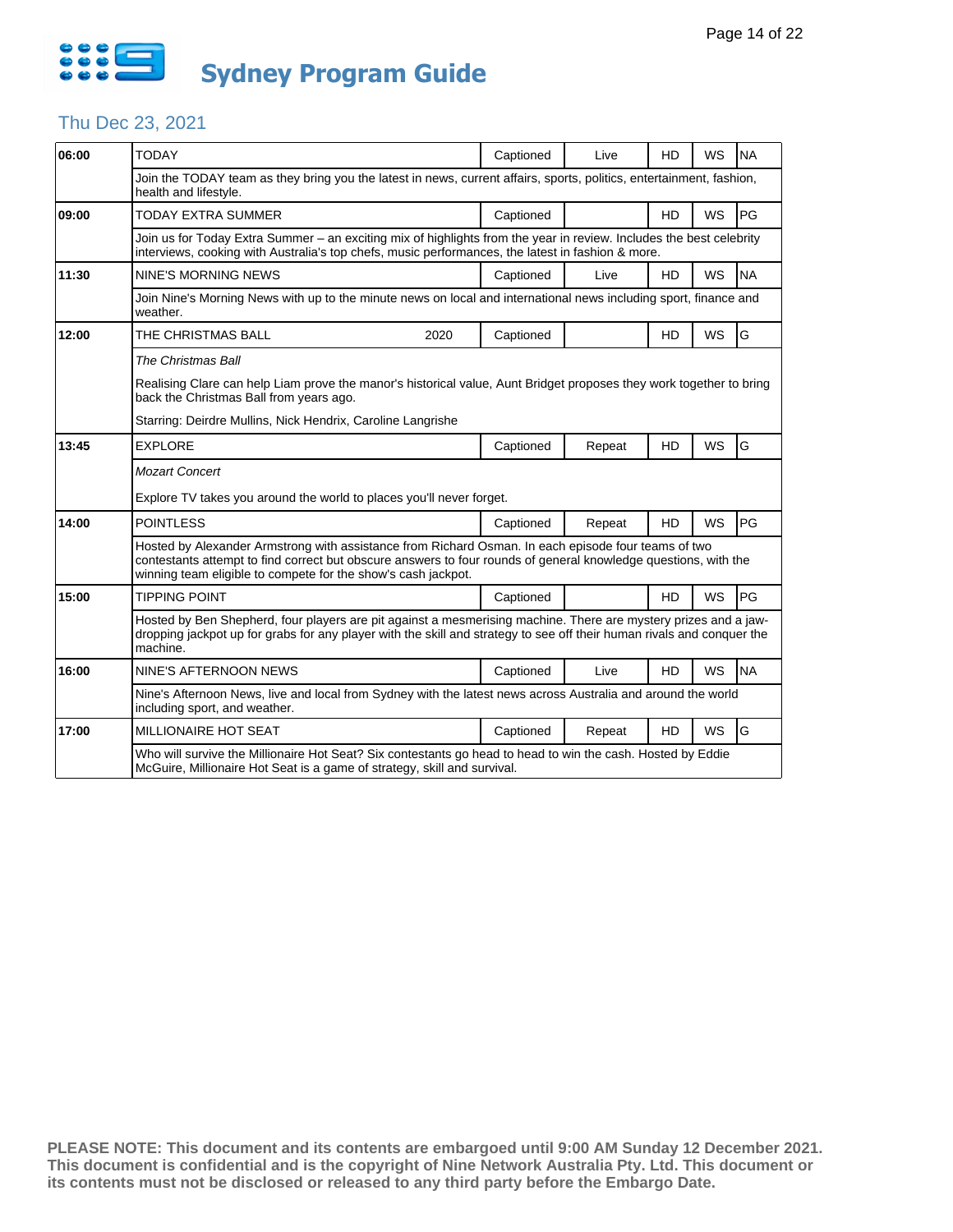

## Thu Dec 23, 2021

| Join Nine News for the latest in news and events that affect you in your local city, as well as news from across<br>Australia and the world.<br>WS<br><b>NA</b><br>19:00<br>A CURRENT AFFAIR<br>Captioned<br>HD<br>Live<br>A Current Affair covers the realms of politics, crime, human rights, science, technology, celebrities and<br>entertainment - all investigated by a dedicated team.<br>PG<br>Captioned<br>WS<br>19:30<br>GREAT GETAWAYS<br>HD<br>This week on Great Getaways we are off to the Americas. From Alaska in the North down to the base of South<br>America in Chilean Patagonia as well a stop in Central America for a bit of fun in the sun.<br>MISS CONGENIALITY 2: ARMED AND<br>WS<br>20:30<br>2005<br>HD<br>M<br>Captioned<br>Repeat<br><b>FABULOUS</b><br>Miss Congeniality 2: Armed And Fabulous<br>After her triumph at the Miss United States pageant, FBI agent Gracie Hart becomes an overnight sensation -- and<br>the new "face of the FBI." But it's time to spring into action again when the pageant's winner, Cheryl, and emcee,<br>Stan, are abducted.<br>Starring: Sandra Bullock, William Shatner, Dolly Parton<br>Cons.Advice: Some Violence<br>WS<br>M<br>22:50<br><b>NEW AMSTERDAM</b><br>Captioned<br>HD<br>Repeat<br>Preventable<br>Max is forced to reckon with his diagnosis in a new way as things become more difficult for him; Reynolds is forced<br>to address what could have gone wrong in a recent surgery.<br>Starring: Ryan Eggold, Janet Montgomery, Freema Agyeman<br>Cons.Advice: Medical Procedures, Adult Themes<br>M<br>23:40<br>CHICAGO MED<br><b>HD</b><br>WS<br>Captioned<br>Repeat<br>The Things We Do<br>Manning and her 3-year-old patient are trapped in a helicopter as the toddler's stats decline; Charles isn't sure<br>Choi's alcoholic patient with liver failure has quite hit rock bottom.<br>Starring: Nick Gehlfuss, Yaya DaCosta, Torrey DeVitto<br>Cons.Advice: Medical Procedures. Adult Themes<br>PG<br><b>HD</b><br>WS<br>00:35<br>TIPPING POINT<br>Captioned<br>Repeat<br>Hosted by Ben Shepherd, four players are pit against a mesmerising machine. There are mystery prizes and a jaw-<br>dropping jackpot up for grabs for any player with the skill and strategy to see off their human rivals and conquer the<br>machine.<br>TV SHOP - HOME SHOPPING<br>01:30<br>Repeat<br>HD<br>ws<br>G<br><b>Bowflex Max Trainer</b><br>Home shopping programme.<br>WS<br>G<br>02:00<br>HD<br>TV SHOP - HOME SHOPPING<br>Repeat<br>Does It All Drill Bits<br>Home shopping programme. | 18:00 | <b>NINE NEWS</b> |  | Captioned | Live | HD | WS | <b>NA</b> |  |  |
|-----------------------------------------------------------------------------------------------------------------------------------------------------------------------------------------------------------------------------------------------------------------------------------------------------------------------------------------------------------------------------------------------------------------------------------------------------------------------------------------------------------------------------------------------------------------------------------------------------------------------------------------------------------------------------------------------------------------------------------------------------------------------------------------------------------------------------------------------------------------------------------------------------------------------------------------------------------------------------------------------------------------------------------------------------------------------------------------------------------------------------------------------------------------------------------------------------------------------------------------------------------------------------------------------------------------------------------------------------------------------------------------------------------------------------------------------------------------------------------------------------------------------------------------------------------------------------------------------------------------------------------------------------------------------------------------------------------------------------------------------------------------------------------------------------------------------------------------------------------------------------------------------------------------------------------------------------------------------------------------------------------------------------------------------------------------------------------------------------------------------------------------------------------------------------------------------------------------------------------------------------------------------------------------------------------------------------------------------------------------------------------------------------------------------------------------------------------------------------------------------------------------------------------------------------------------------|-------|------------------|--|-----------|------|----|----|-----------|--|--|
|                                                                                                                                                                                                                                                                                                                                                                                                                                                                                                                                                                                                                                                                                                                                                                                                                                                                                                                                                                                                                                                                                                                                                                                                                                                                                                                                                                                                                                                                                                                                                                                                                                                                                                                                                                                                                                                                                                                                                                                                                                                                                                                                                                                                                                                                                                                                                                                                                                                                                                                                                                       |       |                  |  |           |      |    |    |           |  |  |
|                                                                                                                                                                                                                                                                                                                                                                                                                                                                                                                                                                                                                                                                                                                                                                                                                                                                                                                                                                                                                                                                                                                                                                                                                                                                                                                                                                                                                                                                                                                                                                                                                                                                                                                                                                                                                                                                                                                                                                                                                                                                                                                                                                                                                                                                                                                                                                                                                                                                                                                                                                       |       |                  |  |           |      |    |    |           |  |  |
|                                                                                                                                                                                                                                                                                                                                                                                                                                                                                                                                                                                                                                                                                                                                                                                                                                                                                                                                                                                                                                                                                                                                                                                                                                                                                                                                                                                                                                                                                                                                                                                                                                                                                                                                                                                                                                                                                                                                                                                                                                                                                                                                                                                                                                                                                                                                                                                                                                                                                                                                                                       |       |                  |  |           |      |    |    |           |  |  |
|                                                                                                                                                                                                                                                                                                                                                                                                                                                                                                                                                                                                                                                                                                                                                                                                                                                                                                                                                                                                                                                                                                                                                                                                                                                                                                                                                                                                                                                                                                                                                                                                                                                                                                                                                                                                                                                                                                                                                                                                                                                                                                                                                                                                                                                                                                                                                                                                                                                                                                                                                                       |       |                  |  |           |      |    |    |           |  |  |
|                                                                                                                                                                                                                                                                                                                                                                                                                                                                                                                                                                                                                                                                                                                                                                                                                                                                                                                                                                                                                                                                                                                                                                                                                                                                                                                                                                                                                                                                                                                                                                                                                                                                                                                                                                                                                                                                                                                                                                                                                                                                                                                                                                                                                                                                                                                                                                                                                                                                                                                                                                       |       |                  |  |           |      |    |    |           |  |  |
|                                                                                                                                                                                                                                                                                                                                                                                                                                                                                                                                                                                                                                                                                                                                                                                                                                                                                                                                                                                                                                                                                                                                                                                                                                                                                                                                                                                                                                                                                                                                                                                                                                                                                                                                                                                                                                                                                                                                                                                                                                                                                                                                                                                                                                                                                                                                                                                                                                                                                                                                                                       |       |                  |  |           |      |    |    |           |  |  |
|                                                                                                                                                                                                                                                                                                                                                                                                                                                                                                                                                                                                                                                                                                                                                                                                                                                                                                                                                                                                                                                                                                                                                                                                                                                                                                                                                                                                                                                                                                                                                                                                                                                                                                                                                                                                                                                                                                                                                                                                                                                                                                                                                                                                                                                                                                                                                                                                                                                                                                                                                                       |       |                  |  |           |      |    |    |           |  |  |
|                                                                                                                                                                                                                                                                                                                                                                                                                                                                                                                                                                                                                                                                                                                                                                                                                                                                                                                                                                                                                                                                                                                                                                                                                                                                                                                                                                                                                                                                                                                                                                                                                                                                                                                                                                                                                                                                                                                                                                                                                                                                                                                                                                                                                                                                                                                                                                                                                                                                                                                                                                       |       |                  |  |           |      |    |    |           |  |  |
|                                                                                                                                                                                                                                                                                                                                                                                                                                                                                                                                                                                                                                                                                                                                                                                                                                                                                                                                                                                                                                                                                                                                                                                                                                                                                                                                                                                                                                                                                                                                                                                                                                                                                                                                                                                                                                                                                                                                                                                                                                                                                                                                                                                                                                                                                                                                                                                                                                                                                                                                                                       |       |                  |  |           |      |    |    |           |  |  |
|                                                                                                                                                                                                                                                                                                                                                                                                                                                                                                                                                                                                                                                                                                                                                                                                                                                                                                                                                                                                                                                                                                                                                                                                                                                                                                                                                                                                                                                                                                                                                                                                                                                                                                                                                                                                                                                                                                                                                                                                                                                                                                                                                                                                                                                                                                                                                                                                                                                                                                                                                                       |       |                  |  |           |      |    |    |           |  |  |
|                                                                                                                                                                                                                                                                                                                                                                                                                                                                                                                                                                                                                                                                                                                                                                                                                                                                                                                                                                                                                                                                                                                                                                                                                                                                                                                                                                                                                                                                                                                                                                                                                                                                                                                                                                                                                                                                                                                                                                                                                                                                                                                                                                                                                                                                                                                                                                                                                                                                                                                                                                       |       |                  |  |           |      |    |    |           |  |  |
|                                                                                                                                                                                                                                                                                                                                                                                                                                                                                                                                                                                                                                                                                                                                                                                                                                                                                                                                                                                                                                                                                                                                                                                                                                                                                                                                                                                                                                                                                                                                                                                                                                                                                                                                                                                                                                                                                                                                                                                                                                                                                                                                                                                                                                                                                                                                                                                                                                                                                                                                                                       |       |                  |  |           |      |    |    |           |  |  |
|                                                                                                                                                                                                                                                                                                                                                                                                                                                                                                                                                                                                                                                                                                                                                                                                                                                                                                                                                                                                                                                                                                                                                                                                                                                                                                                                                                                                                                                                                                                                                                                                                                                                                                                                                                                                                                                                                                                                                                                                                                                                                                                                                                                                                                                                                                                                                                                                                                                                                                                                                                       |       |                  |  |           |      |    |    |           |  |  |
|                                                                                                                                                                                                                                                                                                                                                                                                                                                                                                                                                                                                                                                                                                                                                                                                                                                                                                                                                                                                                                                                                                                                                                                                                                                                                                                                                                                                                                                                                                                                                                                                                                                                                                                                                                                                                                                                                                                                                                                                                                                                                                                                                                                                                                                                                                                                                                                                                                                                                                                                                                       |       |                  |  |           |      |    |    |           |  |  |
|                                                                                                                                                                                                                                                                                                                                                                                                                                                                                                                                                                                                                                                                                                                                                                                                                                                                                                                                                                                                                                                                                                                                                                                                                                                                                                                                                                                                                                                                                                                                                                                                                                                                                                                                                                                                                                                                                                                                                                                                                                                                                                                                                                                                                                                                                                                                                                                                                                                                                                                                                                       |       |                  |  |           |      |    |    |           |  |  |
|                                                                                                                                                                                                                                                                                                                                                                                                                                                                                                                                                                                                                                                                                                                                                                                                                                                                                                                                                                                                                                                                                                                                                                                                                                                                                                                                                                                                                                                                                                                                                                                                                                                                                                                                                                                                                                                                                                                                                                                                                                                                                                                                                                                                                                                                                                                                                                                                                                                                                                                                                                       |       |                  |  |           |      |    |    |           |  |  |
|                                                                                                                                                                                                                                                                                                                                                                                                                                                                                                                                                                                                                                                                                                                                                                                                                                                                                                                                                                                                                                                                                                                                                                                                                                                                                                                                                                                                                                                                                                                                                                                                                                                                                                                                                                                                                                                                                                                                                                                                                                                                                                                                                                                                                                                                                                                                                                                                                                                                                                                                                                       |       |                  |  |           |      |    |    |           |  |  |
|                                                                                                                                                                                                                                                                                                                                                                                                                                                                                                                                                                                                                                                                                                                                                                                                                                                                                                                                                                                                                                                                                                                                                                                                                                                                                                                                                                                                                                                                                                                                                                                                                                                                                                                                                                                                                                                                                                                                                                                                                                                                                                                                                                                                                                                                                                                                                                                                                                                                                                                                                                       |       |                  |  |           |      |    |    |           |  |  |
|                                                                                                                                                                                                                                                                                                                                                                                                                                                                                                                                                                                                                                                                                                                                                                                                                                                                                                                                                                                                                                                                                                                                                                                                                                                                                                                                                                                                                                                                                                                                                                                                                                                                                                                                                                                                                                                                                                                                                                                                                                                                                                                                                                                                                                                                                                                                                                                                                                                                                                                                                                       |       |                  |  |           |      |    |    |           |  |  |
|                                                                                                                                                                                                                                                                                                                                                                                                                                                                                                                                                                                                                                                                                                                                                                                                                                                                                                                                                                                                                                                                                                                                                                                                                                                                                                                                                                                                                                                                                                                                                                                                                                                                                                                                                                                                                                                                                                                                                                                                                                                                                                                                                                                                                                                                                                                                                                                                                                                                                                                                                                       |       |                  |  |           |      |    |    |           |  |  |
|                                                                                                                                                                                                                                                                                                                                                                                                                                                                                                                                                                                                                                                                                                                                                                                                                                                                                                                                                                                                                                                                                                                                                                                                                                                                                                                                                                                                                                                                                                                                                                                                                                                                                                                                                                                                                                                                                                                                                                                                                                                                                                                                                                                                                                                                                                                                                                                                                                                                                                                                                                       |       |                  |  |           |      |    |    |           |  |  |
|                                                                                                                                                                                                                                                                                                                                                                                                                                                                                                                                                                                                                                                                                                                                                                                                                                                                                                                                                                                                                                                                                                                                                                                                                                                                                                                                                                                                                                                                                                                                                                                                                                                                                                                                                                                                                                                                                                                                                                                                                                                                                                                                                                                                                                                                                                                                                                                                                                                                                                                                                                       |       |                  |  |           |      |    |    |           |  |  |
|                                                                                                                                                                                                                                                                                                                                                                                                                                                                                                                                                                                                                                                                                                                                                                                                                                                                                                                                                                                                                                                                                                                                                                                                                                                                                                                                                                                                                                                                                                                                                                                                                                                                                                                                                                                                                                                                                                                                                                                                                                                                                                                                                                                                                                                                                                                                                                                                                                                                                                                                                                       |       |                  |  |           |      |    |    |           |  |  |
|                                                                                                                                                                                                                                                                                                                                                                                                                                                                                                                                                                                                                                                                                                                                                                                                                                                                                                                                                                                                                                                                                                                                                                                                                                                                                                                                                                                                                                                                                                                                                                                                                                                                                                                                                                                                                                                                                                                                                                                                                                                                                                                                                                                                                                                                                                                                                                                                                                                                                                                                                                       |       |                  |  |           |      |    |    |           |  |  |
|                                                                                                                                                                                                                                                                                                                                                                                                                                                                                                                                                                                                                                                                                                                                                                                                                                                                                                                                                                                                                                                                                                                                                                                                                                                                                                                                                                                                                                                                                                                                                                                                                                                                                                                                                                                                                                                                                                                                                                                                                                                                                                                                                                                                                                                                                                                                                                                                                                                                                                                                                                       |       |                  |  |           |      |    |    |           |  |  |
|                                                                                                                                                                                                                                                                                                                                                                                                                                                                                                                                                                                                                                                                                                                                                                                                                                                                                                                                                                                                                                                                                                                                                                                                                                                                                                                                                                                                                                                                                                                                                                                                                                                                                                                                                                                                                                                                                                                                                                                                                                                                                                                                                                                                                                                                                                                                                                                                                                                                                                                                                                       |       |                  |  |           |      |    |    |           |  |  |
|                                                                                                                                                                                                                                                                                                                                                                                                                                                                                                                                                                                                                                                                                                                                                                                                                                                                                                                                                                                                                                                                                                                                                                                                                                                                                                                                                                                                                                                                                                                                                                                                                                                                                                                                                                                                                                                                                                                                                                                                                                                                                                                                                                                                                                                                                                                                                                                                                                                                                                                                                                       |       |                  |  |           |      |    |    |           |  |  |
|                                                                                                                                                                                                                                                                                                                                                                                                                                                                                                                                                                                                                                                                                                                                                                                                                                                                                                                                                                                                                                                                                                                                                                                                                                                                                                                                                                                                                                                                                                                                                                                                                                                                                                                                                                                                                                                                                                                                                                                                                                                                                                                                                                                                                                                                                                                                                                                                                                                                                                                                                                       |       |                  |  |           |      |    |    |           |  |  |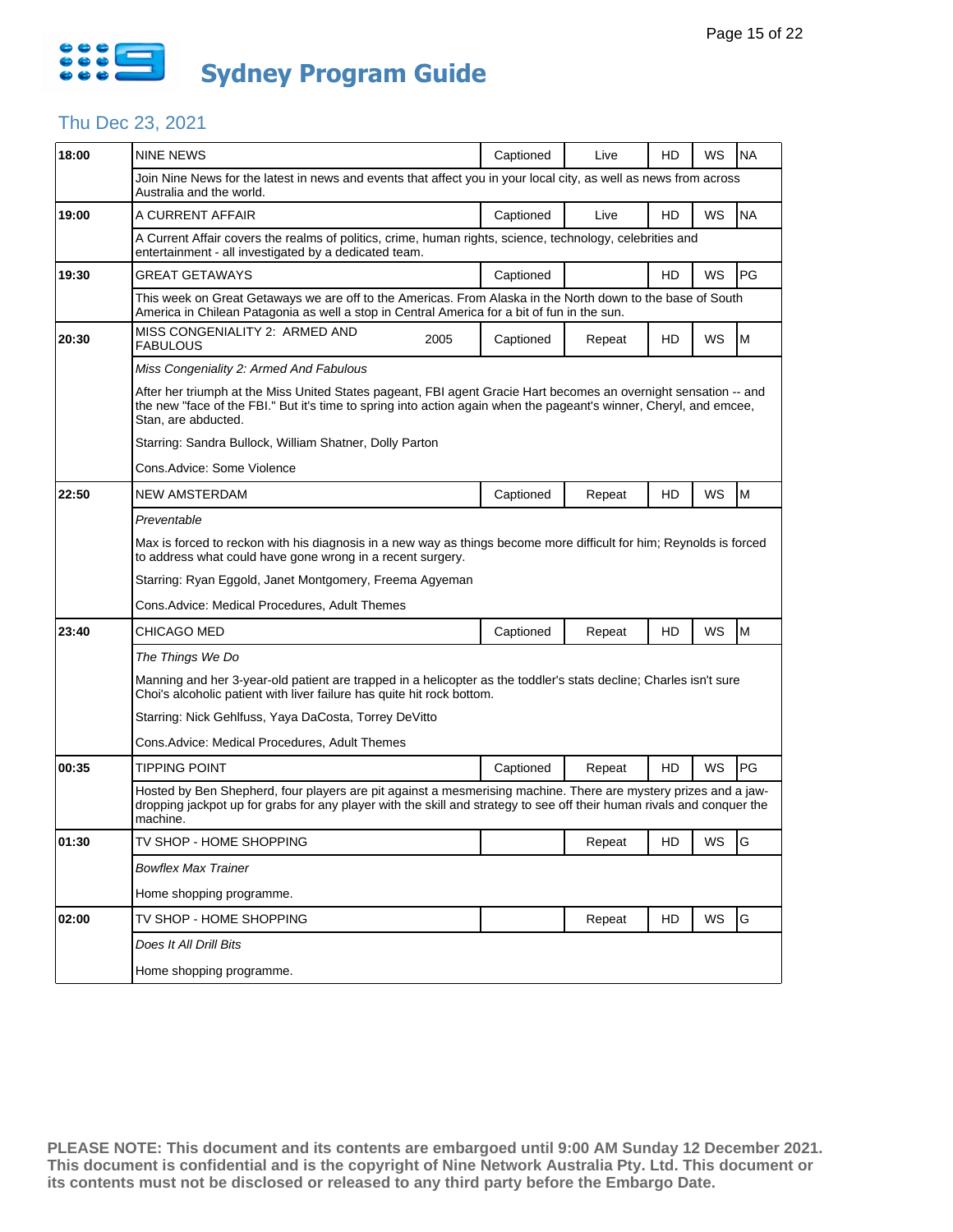

# Thu Dec 23, 2021

| 02:30 | <b>GLOBAL SHOP</b>                                                                                                                            |           | Repeat | <b>HD</b> | <b>WS</b> | G         |  |  |  |
|-------|-----------------------------------------------------------------------------------------------------------------------------------------------|-----------|--------|-----------|-----------|-----------|--|--|--|
|       | Power XL Air Fryer Oven                                                                                                                       |           |        |           |           |           |  |  |  |
|       | Home shopping programme.                                                                                                                      |           |        |           |           |           |  |  |  |
| 03:00 | TV SHOP - HOME SHOPPING                                                                                                                       |           | Repeat | HD        | <b>WS</b> | G         |  |  |  |
|       | <b>Invictus One</b>                                                                                                                           |           |        |           |           |           |  |  |  |
|       | Home shopping programme.                                                                                                                      |           |        |           |           |           |  |  |  |
| 03:30 | TV SHOP - HOME SHOPPING                                                                                                                       |           | Repeat | <b>HD</b> | WS        | G         |  |  |  |
|       | Perfct Fit Bed                                                                                                                                |           |        |           |           |           |  |  |  |
|       | Home shopping programme.                                                                                                                      |           |        |           |           |           |  |  |  |
| 04:00 | TV SHOP - HOME SHOPPING                                                                                                                       |           | Repeat | HD        | WS        | G         |  |  |  |
|       | <b>Total Gym Fit</b>                                                                                                                          |           |        |           |           |           |  |  |  |
|       | Home shopping programme.                                                                                                                      |           |        |           |           |           |  |  |  |
| 04:30 | TV SHOP - HOME SHOPPING                                                                                                                       |           | Repeat | HD        | <b>WS</b> | G         |  |  |  |
|       | <b>Transforma Ladders</b>                                                                                                                     |           |        |           |           |           |  |  |  |
|       | Home shopping programme.                                                                                                                      |           |        |           |           |           |  |  |  |
| 05:00 | NINE NEWS EARLY EDITION                                                                                                                       | Captioned | Live   | HD        | <b>WS</b> | <b>NA</b> |  |  |  |
|       | Join the Nine News team first thing for up to date news from Australia and around the world as well as the latest in<br>sport and weather.    |           |        |           |           |           |  |  |  |
| 05:30 | <b>TODAY</b>                                                                                                                                  | Captioned | Live   | HD        | WS        | <b>NA</b> |  |  |  |
|       | Join the TODAY team as they bring you the latest in news, current affairs, sports, politics, entertainment, fashion,<br>health and lifestyle. |           |        |           |           |           |  |  |  |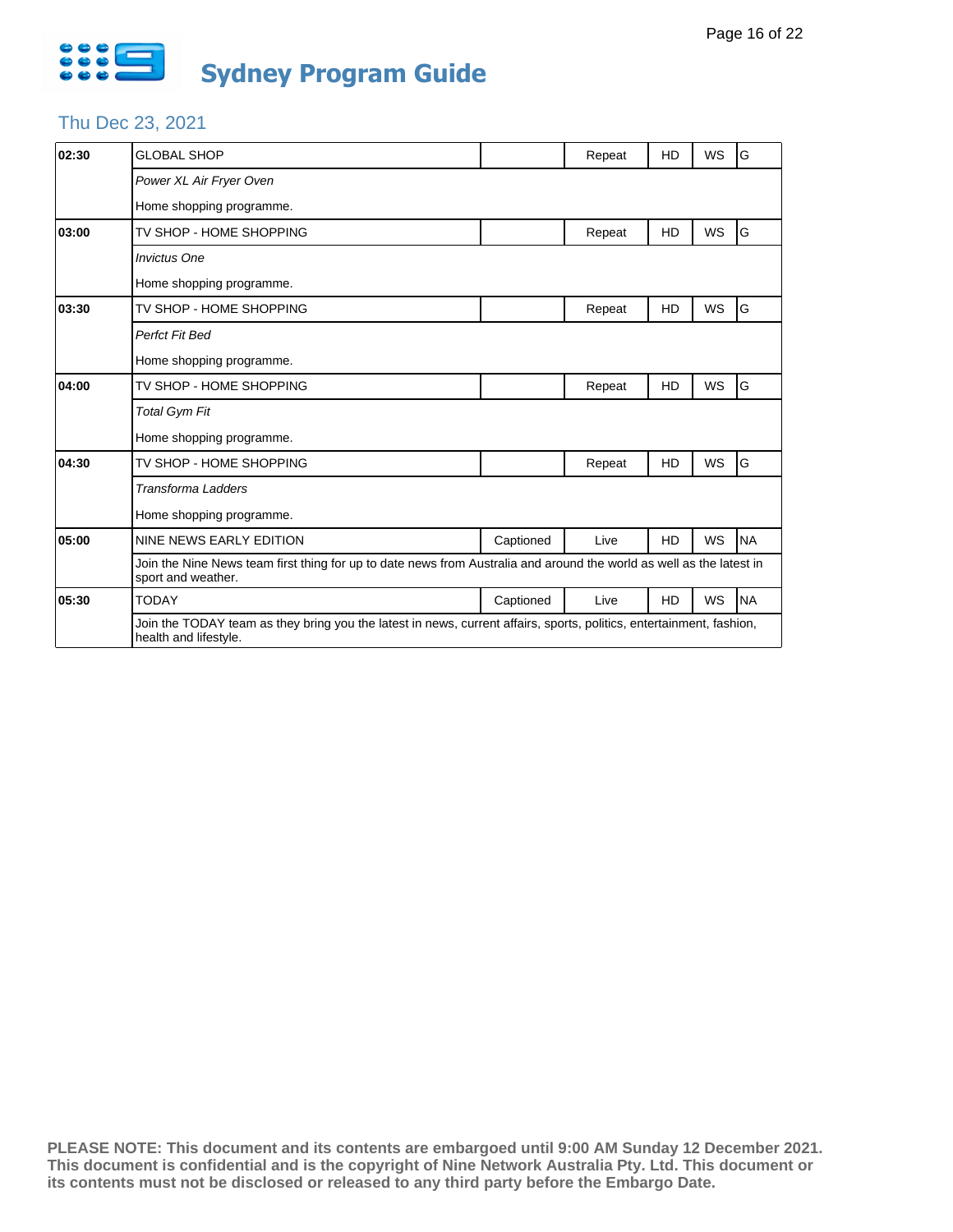

#### Fri Dec 24, 2021

| 06:00 | <b>TODAY</b>                                                                                                                                                                                                                                                                            |                                                                                                                      | Captioned | Live   | HD             | <b>WS</b> | <b>NA</b> |  |  |  |  |
|-------|-----------------------------------------------------------------------------------------------------------------------------------------------------------------------------------------------------------------------------------------------------------------------------------------|----------------------------------------------------------------------------------------------------------------------|-----------|--------|----------------|-----------|-----------|--|--|--|--|
|       | health and lifestyle.                                                                                                                                                                                                                                                                   | Join the TODAY team as they bring you the latest in news, current affairs, sports, politics, entertainment, fashion, |           |        |                |           |           |  |  |  |  |
| 09:00 | <b>TODAY EXTRA SUMMER</b>                                                                                                                                                                                                                                                               |                                                                                                                      | Captioned |        | H <sub>D</sub> | <b>WS</b> | PG        |  |  |  |  |
|       | Join us for Today Extra Summer – an exciting mix of highlights from the year in review. Includes the best celebrity<br>interviews, cooking with Australia's top chefs, music performances, the latest in fashion & more.                                                                |                                                                                                                      |           |        |                |           |           |  |  |  |  |
| 11:30 | NINE'S MORNING NEWS                                                                                                                                                                                                                                                                     |                                                                                                                      | Captioned | Live   | <b>HD</b>      | WS        | <b>NA</b> |  |  |  |  |
|       | Join Nine's Morning News with up to the minute news on local and international news including sport, finance and<br>weather.                                                                                                                                                            |                                                                                                                      |           |        |                |           |           |  |  |  |  |
| 12:00 | A CHRISTMAS MOVIE CHRISTMAS                                                                                                                                                                                                                                                             | 2019                                                                                                                 | Captioned |        | <b>HD</b>      | <b>WS</b> | G         |  |  |  |  |
|       | A Christmas Movie Christmas                                                                                                                                                                                                                                                             |                                                                                                                      |           |        |                |           |           |  |  |  |  |
|       | Two cute sisters live together. One loves Christmas movies and the other calls them predictable. They meet. They<br>fall in love. It snows. The end. This time's different. They magically wake up in a Christmas movie.                                                                |                                                                                                                      |           |        |                |           |           |  |  |  |  |
|       | Starring: Brant Daugherty, Lana McKissack, Kimberly Daugherty                                                                                                                                                                                                                           |                                                                                                                      |           |        |                |           |           |  |  |  |  |
| 13:45 | <b>GARDEN GURUS MOMENTS</b>                                                                                                                                                                                                                                                             |                                                                                                                      | Captioned | Repeat | HD             | WS        | G         |  |  |  |  |
|       | <b>Upcycling Planters</b>                                                                                                                                                                                                                                                               |                                                                                                                      |           |        |                |           |           |  |  |  |  |
|       | The Garden Gurus team give you tips and tricks for gardening success, every season of year. From feeding your<br>lawn, to indoor plants and everything in between, Trev and the team have you covered.                                                                                  |                                                                                                                      |           |        |                |           |           |  |  |  |  |
| 14:00 | <b>POINTLESS</b>                                                                                                                                                                                                                                                                        |                                                                                                                      | Captioned | Repeat | HD             | WS        | PG        |  |  |  |  |
|       | Hosted by Alexander Armstrong with assistance from Richard Osman. In each episode four teams of two<br>contestants attempt to find correct but obscure answers to four rounds of general knowledge questions, with the<br>winning team eligible to compete for the show's cash jackpot. |                                                                                                                      |           |        |                |           |           |  |  |  |  |
| 15:00 | <b>TIPPING POINT</b>                                                                                                                                                                                                                                                                    |                                                                                                                      | Captioned |        | <b>HD</b>      | WS        | PG        |  |  |  |  |
|       | Hosted by Ben Shepherd, four players are pit against a mesmerising machine. There are mystery prizes and a jaw-<br>dropping jackpot up for grabs for any player with the skill and strategy to see off their human rivals and conquer the<br>machine.                                   |                                                                                                                      |           |        |                |           |           |  |  |  |  |
| 16:00 | NINE'S AFTERNOON NEWS                                                                                                                                                                                                                                                                   |                                                                                                                      | Captioned | Live   | <b>HD</b>      | <b>WS</b> | <b>NA</b> |  |  |  |  |
|       | Nine's Afternoon News, live and local from Sydney with the latest news across Australia and around the world<br>including sport, and weather.                                                                                                                                           |                                                                                                                      |           |        |                |           |           |  |  |  |  |
| 17:00 | <b>MILLIONAIRE HOT SEAT</b>                                                                                                                                                                                                                                                             |                                                                                                                      | Captioned | Repeat | <b>HD</b>      | <b>WS</b> | G         |  |  |  |  |
|       | Who will survive the Millionaire Hot Seat? Six contestants go head to head to win the cash. Hosted by Eddie<br>McGuire, Millionaire Hot Seat is a game of strategy, skill and survival.                                                                                                 |                                                                                                                      |           |        |                |           |           |  |  |  |  |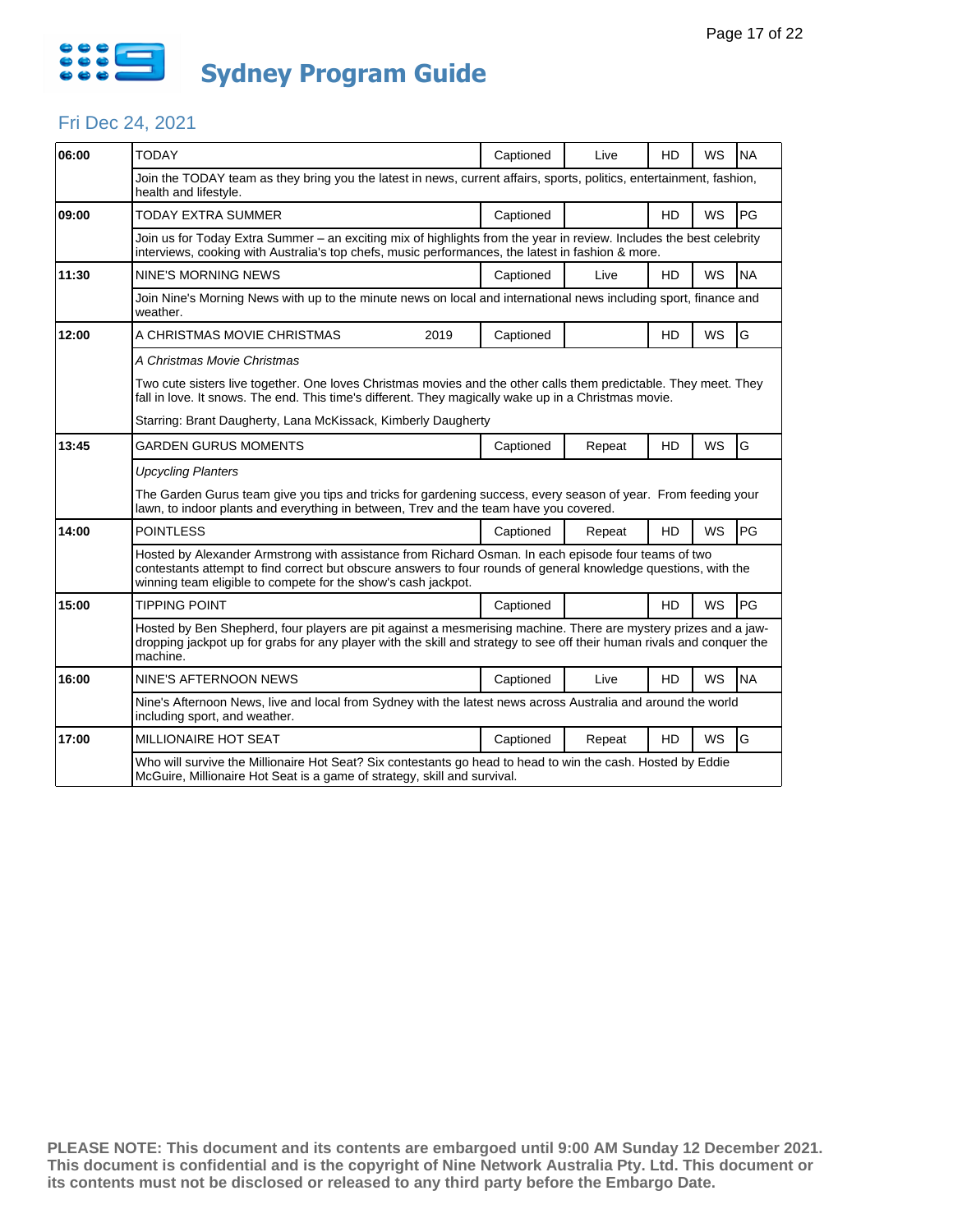

#### Fri Dec 24, 2021

| 18:00 | <b>NINE NEWS</b>                                                                                                                                                                                                                                                                                                   | Captioned | Live   | HD | WS        | <b>NA</b> |  |  |  |  |
|-------|--------------------------------------------------------------------------------------------------------------------------------------------------------------------------------------------------------------------------------------------------------------------------------------------------------------------|-----------|--------|----|-----------|-----------|--|--|--|--|
|       | Join Nine News for the latest in news and events that affect you in your local city, as well as news from across<br>Australia and the world.                                                                                                                                                                       |           |        |    |           |           |  |  |  |  |
| 19:00 | A CURRENT AFFAIR                                                                                                                                                                                                                                                                                                   | Captioned | Live   | HD | WS        | <b>NA</b> |  |  |  |  |
|       | A Current Affair covers the realms of politics, crime, human rights, science, technology, celebrities and<br>entertainment - all investigated by a dedicated team.                                                                                                                                                 |           |        |    |           |           |  |  |  |  |
| 19:30 | CHRISTMAS WITH DELTA GOODREM                                                                                                                                                                                                                                                                                       | Captioned | Repeat | HD | WS        | PG        |  |  |  |  |
|       | Christmas with Delta Goodrem                                                                                                                                                                                                                                                                                       |           |        |    |           |           |  |  |  |  |
|       | A Christmas concert with Delta Goodrem featuring Paul Kelly, Natalie Imbruglia, Cody Simpson, Harts, the star of<br>Hamilton-Jason Arrow, Craig David, Andrea Bocelli, Gary Barlow and Hamish Blake with surprise reunions +<br>giveaways.                                                                         |           |        |    |           |           |  |  |  |  |
| 20:00 | CAROLS BY CANDLELIGHT                                                                                                                                                                                                                                                                                              | Captioned | Live   | HD | WS        | PG        |  |  |  |  |
|       | Join Ally Langdon and David Campbell for everyone's favourite Christmas Eve tradition. This year marks the 84th<br>annual Carols concert, where some of Australia's most loved stars will perform a selection of Christmas favourites.                                                                             |           |        |    |           |           |  |  |  |  |
| 23:00 | CHRISTMAS AT HIGHCLERE CASTLE                                                                                                                                                                                                                                                                                      | Captioned | Repeat | HD | WS        | G         |  |  |  |  |
|       | Christmas At Highclere Castle                                                                                                                                                                                                                                                                                      |           |        |    |           |           |  |  |  |  |
|       | Lavish, celebratory and utterly enchanting, Christmas at Highclere is celebration of one of the UK's most beloved<br>historic houses and the perfect gift for any Downton Abbey fan.                                                                                                                               |           |        |    |           |           |  |  |  |  |
| 00:00 | THE WEAKEST LINK                                                                                                                                                                                                                                                                                                   | Captioned | Repeat | HD | WS        | PG        |  |  |  |  |
|       | Best of WL Punters Christmas Special                                                                                                                                                                                                                                                                               |           |        |    |           |           |  |  |  |  |
|       | Television's most cutthroat quiz show returns for a special Christmas themed episode when returning all-stars go<br>head to head on Weakest Link. Comedian and actress Magda Szubanski is back as host of the smash-hit quiz<br>which returned to Australian TV screens earlier this year after a 19-year absence. |           |        |    |           |           |  |  |  |  |
| 01:00 | A CURRENT AFFAIR                                                                                                                                                                                                                                                                                                   | Captioned | Repeat | HD | WS        | <b>NA</b> |  |  |  |  |
|       | A Current Affair covers the realms of politics, crime, human rights, science, technology, celebrities and<br>entertainment - all investigated by a dedicated team.                                                                                                                                                 |           |        |    |           |           |  |  |  |  |
| 01:30 | TV SHOP - HOME SHOPPING                                                                                                                                                                                                                                                                                            |           | Repeat | HD | <b>WS</b> | G         |  |  |  |  |
|       | <b>ITread</b>                                                                                                                                                                                                                                                                                                      |           |        |    |           |           |  |  |  |  |
|       | Home shopping programme.                                                                                                                                                                                                                                                                                           |           |        |    |           |           |  |  |  |  |
| 02:00 | TV SHOP - HOME SHOPPING                                                                                                                                                                                                                                                                                            |           | Repeat | HD | WS        | G         |  |  |  |  |
|       | <b>InstaChill</b>                                                                                                                                                                                                                                                                                                  |           |        |    |           |           |  |  |  |  |
|       | Home shopping programme.                                                                                                                                                                                                                                                                                           |           |        |    |           |           |  |  |  |  |
| 02:30 | TV SHOP - HOME SHOPPING                                                                                                                                                                                                                                                                                            |           | Repeat | HD | WS        | G         |  |  |  |  |
|       | <b>TEBO Massage Chair</b>                                                                                                                                                                                                                                                                                          |           |        |    |           |           |  |  |  |  |
|       |                                                                                                                                                                                                                                                                                                                    |           |        |    |           |           |  |  |  |  |
|       | Home shopping programme.                                                                                                                                                                                                                                                                                           |           |        |    |           |           |  |  |  |  |
| 03:00 | TV SHOP - HOME SHOPPING                                                                                                                                                                                                                                                                                            |           | Repeat | HD | WS        | G         |  |  |  |  |
|       | Aeropilates                                                                                                                                                                                                                                                                                                        |           |        |    |           |           |  |  |  |  |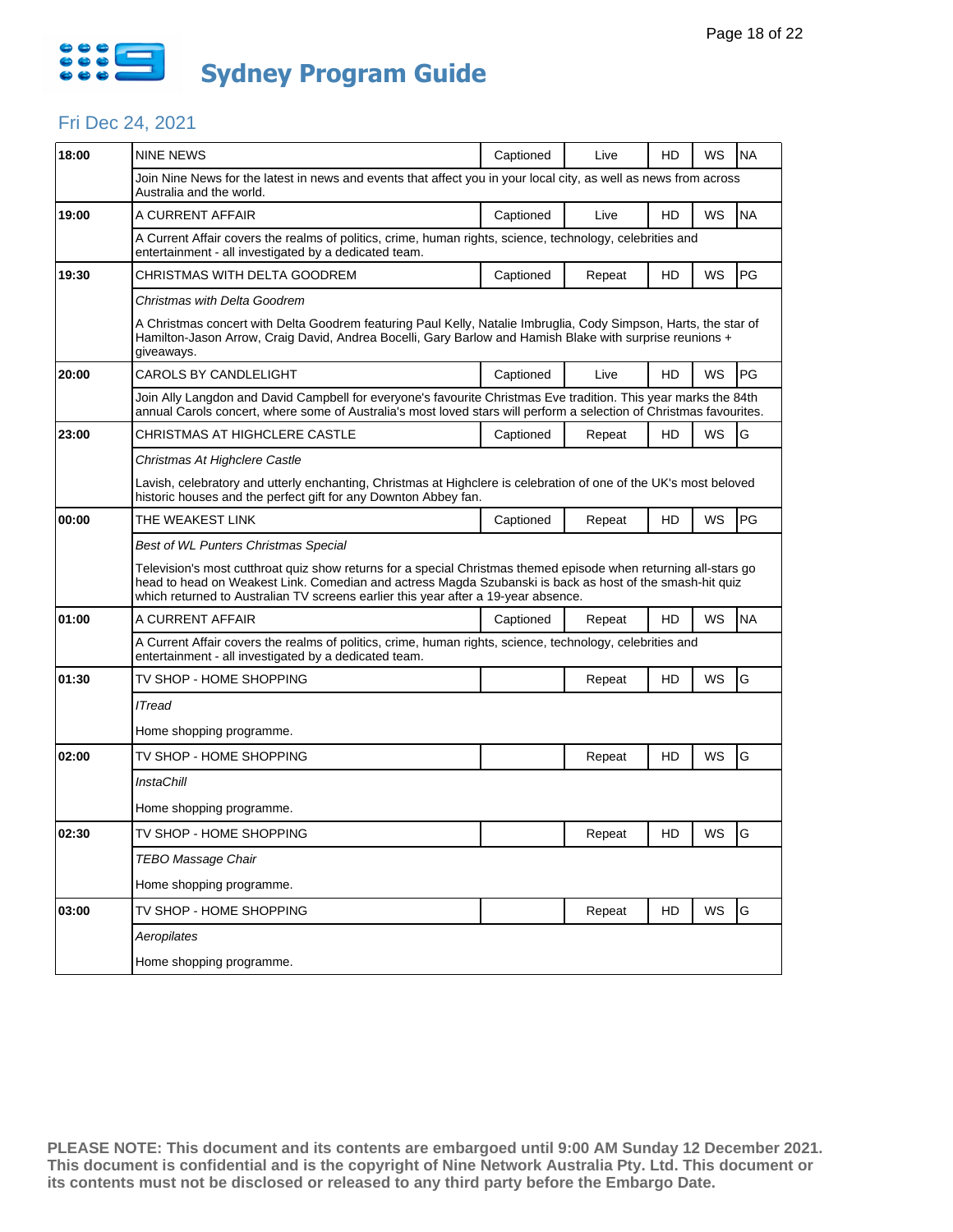

#### Fri Dec 24, 2021

| 03:30 | TV SHOP - HOME SHOPPING                                                                                                                                                                                        |           | Repeat | HD | WS | G  |
|-------|----------------------------------------------------------------------------------------------------------------------------------------------------------------------------------------------------------------|-----------|--------|----|----|----|
|       | Does It All Drill Bits                                                                                                                                                                                         |           |        |    |    |    |
|       | Home shopping programme.                                                                                                                                                                                       |           |        |    |    |    |
| 04:00 | <b>GLOBAL SHOP</b>                                                                                                                                                                                             |           | Repeat | HD | WS | G  |
|       | <b>Scratch Solution</b>                                                                                                                                                                                        |           |        |    |    |    |
|       | Home shopping programme.                                                                                                                                                                                       |           |        |    |    |    |
| 04:30 | TV SHOP - HOME SHOPPING                                                                                                                                                                                        |           | Repeat | HD | WS | G  |
|       | <b>Invictus One</b>                                                                                                                                                                                            |           |        |    |    |    |
|       | Home shopping programme.                                                                                                                                                                                       |           |        |    |    |    |
| 05:00 | TV SHOP - HOME SHOPPING                                                                                                                                                                                        |           | Repeat | HD | WS | G  |
|       | Perfct Fit Bed                                                                                                                                                                                                 |           |        |    |    |    |
|       | Home shopping programme.                                                                                                                                                                                       |           |        |    |    |    |
| 05:30 | WESLEY IMPACT WITH STU CAMERON                                                                                                                                                                                 | Captioned |        | HD | WS | PG |
|       | Christmas                                                                                                                                                                                                      |           |        |    |    |    |
|       | Wesley Mission Celebrates Christmas by showing how we work in the community to connect the generosity of one<br>community group with the needs of another, and Stu Cameron shares a Christmas message for all. |           |        |    |    |    |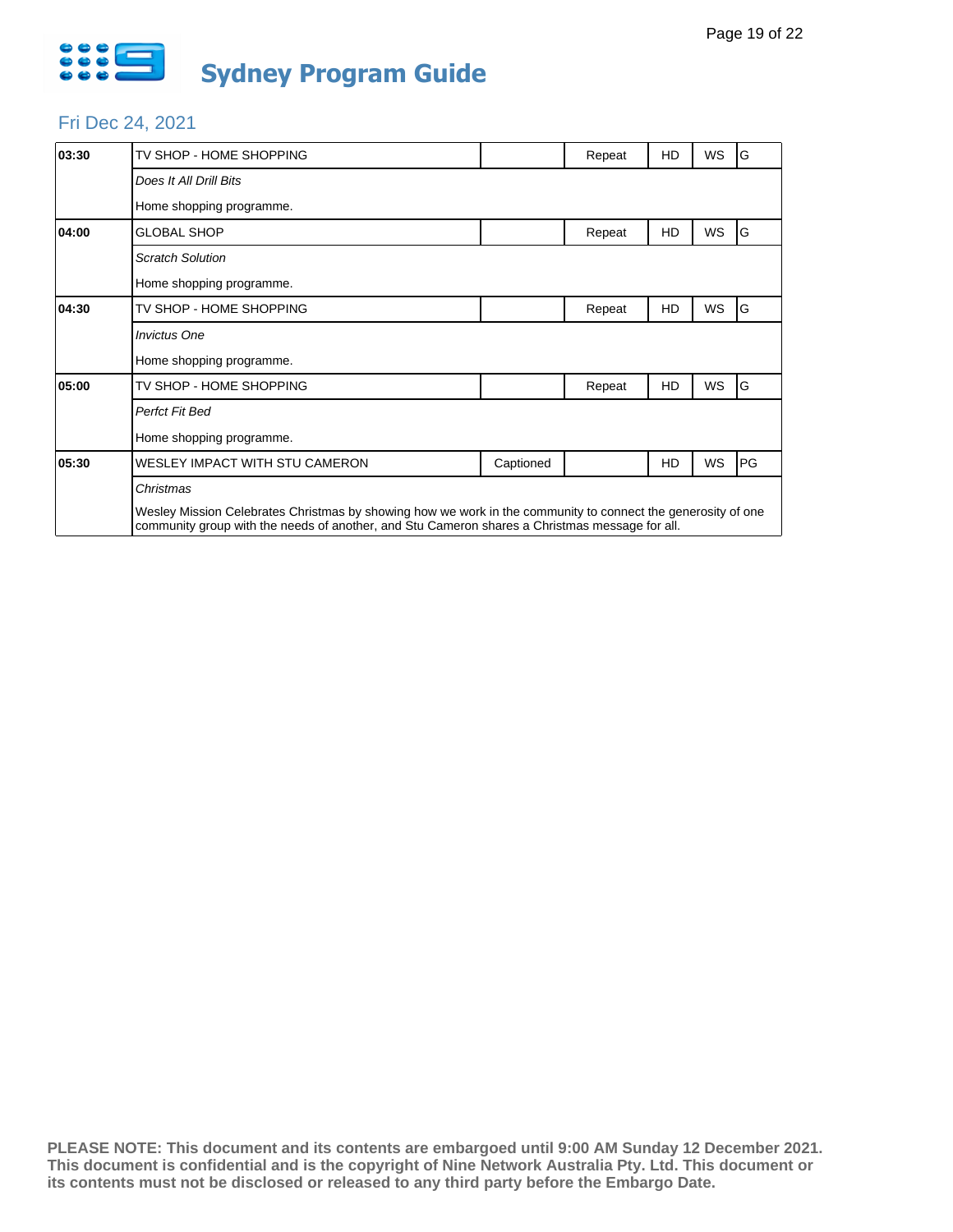

# Sat Dec 25, 2021

| 06:00 | NATIONAL PHARMACIES CHRISTMAS<br><b>PAGEANT</b>                                                                                                                                                                                                                                                                               | Captioned |        | HD        | WS        | G  |  |  |  |
|-------|-------------------------------------------------------------------------------------------------------------------------------------------------------------------------------------------------------------------------------------------------------------------------------------------------------------------------------|-----------|--------|-----------|-----------|----|--|--|--|
|       | National Pharmacies Christmas Pageant                                                                                                                                                                                                                                                                                         |           |        |           |           |    |  |  |  |
|       | Father Christmas is on his way to South Australia and his first stop is the National Pharmacies Christmas Pageant.<br>Join Brenton Ragless, Kate Collins, Jessica Braithwaite and Chelsea Carey for all the Christmas fun and excitement.                                                                                     |           |        |           |           |    |  |  |  |
| 08:00 | 2021 LORD MAYOR'S CHRISTMAS CAROLS                                                                                                                                                                                                                                                                                            | Captioned |        | <b>HD</b> | <b>WS</b> | G  |  |  |  |
|       | 2021 Lord Mayor's Christmas Carols                                                                                                                                                                                                                                                                                            |           |        |           |           |    |  |  |  |
|       | Brisbane's favourite festive event is back! It is time to celebrate Christmas with this very special event, featuring<br>performances from Queensland's finest including Kate Miller-Heidke, Sheppard, Luke Kennedy and Naomi Price.                                                                                          |           |        |           |           |    |  |  |  |
| 10:00 | GOOD FOOD CHRISTMAS                                                                                                                                                                                                                                                                                                           | Captioned | Repeat | <b>HD</b> | <b>WS</b> | G  |  |  |  |
|       | Good Food Christmas                                                                                                                                                                                                                                                                                                           |           |        |           |           |    |  |  |  |
|       | Host Adam Liaw is joined by super chefs Alice Zazlavsky, Julia Busuttil Nishimura & Tony Tan. Recipes for<br>Christmas morning with the kids right through to a show stopping lunch. Plus gift ideas for the foodie in your life.                                                                                             |           |        |           |           |    |  |  |  |
| 10:30 | <b>CMA COUNTRY CHRISTMAS</b>                                                                                                                                                                                                                                                                                                  | Captioned |        | HD        | <b>WS</b> | PG |  |  |  |
|       | <b>CMA Country Christmas</b>                                                                                                                                                                                                                                                                                                  |           |        |           |           |    |  |  |  |
|       | Hosts Carly Pearce and Gabby Barrett welcome Carrie Underwood, Lady A, Brett Eldredge, the Pistol Annies and<br>more to the 12th annual 'CMA Country Christmas'.                                                                                                                                                              |           |        |           |           |    |  |  |  |
| 11:30 | CHRISTMAS WITH DELTA GOODREM                                                                                                                                                                                                                                                                                                  | Captioned | Repeat | HD        | <b>WS</b> | PG |  |  |  |
|       | Christmas with Delta Goodrem                                                                                                                                                                                                                                                                                                  |           |        |           |           |    |  |  |  |
|       | A Christmas concert with Delta Goodrem featuring Paul Kelly, Natalie Imbruglia, Cody Simpson, Harts, the star of<br>Hamilton-Jason Arrow, Craig David, Andrea Bocelli, Gary Barlow and Hamish Blake with surprise reunions +<br>giveaways.                                                                                    |           |        |           |           |    |  |  |  |
| 13:00 | CAROLS BY CANDLELIGHT                                                                                                                                                                                                                                                                                                         | Captioned | Repeat | <b>HD</b> | <b>WS</b> | PG |  |  |  |
|       | Join Ally Langdon and David Campbell for everyone's favourite Christmas Eve tradition. This year marks the 84th<br>annual Carols concert, where some of Australia's most loved stars will perform a selection of Christmas favourites.                                                                                        |           |        |           |           |    |  |  |  |
| 16:00 | <b>BLIZZARD</b><br>2003                                                                                                                                                                                                                                                                                                       | Captioned | Repeat | HD        | <b>WS</b> | G  |  |  |  |
|       | <b>Blizzard</b>                                                                                                                                                                                                                                                                                                               |           |        |           |           |    |  |  |  |
|       | An enchanting tale of Katie and her magical friendship with Blizzard, one of Santa's newest reindeer. Blizzard uses<br>her special powers to help Katie realize her own inner, strength and potential. By doing so Blizzard risks being<br>banished from Santa's village -- only the most powerful gift of all can save them. |           |        |           |           |    |  |  |  |
|       | Starring: Brenda Blethyn, Paul Bates, Brittany Bristow                                                                                                                                                                                                                                                                        |           |        |           |           |    |  |  |  |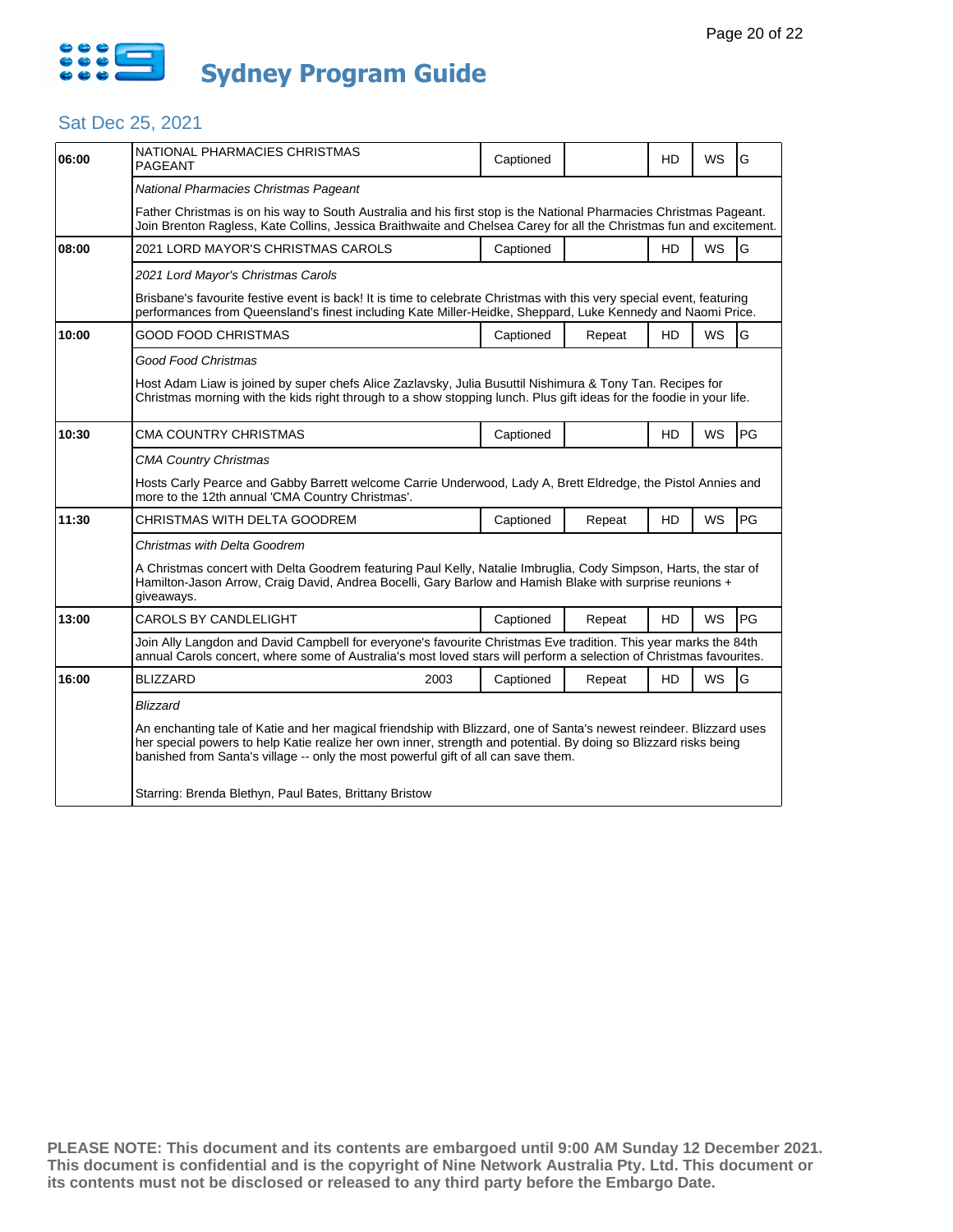

## Sat Dec 25, 2021

| 18:00 | NINE NEWS SATURDAY                                                                                                                                                                                                                                                                                                                                                                                                             |      | Captioned | Live   | HD | WS        | <b>NA</b> |  |  |
|-------|--------------------------------------------------------------------------------------------------------------------------------------------------------------------------------------------------------------------------------------------------------------------------------------------------------------------------------------------------------------------------------------------------------------------------------|------|-----------|--------|----|-----------|-----------|--|--|
|       | Join the Nine News team as they bring you all the latest in news; sport and weather.                                                                                                                                                                                                                                                                                                                                           |      |           |        |    |           |           |  |  |
| 19:00 | <b>DECK THE HALLS</b>                                                                                                                                                                                                                                                                                                                                                                                                          | 2006 | Captioned | Repeat | HD | WS        | PG        |  |  |
|       | Deck The Halls                                                                                                                                                                                                                                                                                                                                                                                                                 |      |           |        |    |           |           |  |  |
|       | Mathew Broderick plays a Christmas mad suburban dad who decorates his house each year to be the best in the<br>neighbourhood. His world is turned upside down when his new neighbour plans the biggest light display, one so big<br>that he hopes it can be seen from outer space!                                                                                                                                             |      |           |        |    |           |           |  |  |
|       | Starring: Danny De Vito, Matthew Broderick, Kristine David                                                                                                                                                                                                                                                                                                                                                                     |      |           |        |    |           |           |  |  |
|       | Cons.Advice: Sexual References, Adult Themes, Mild Coarse Language                                                                                                                                                                                                                                                                                                                                                             |      |           |        |    |           |           |  |  |
| 20:50 | <b>FOUR HOLIDAYS</b>                                                                                                                                                                                                                                                                                                                                                                                                           | 2008 | Captioned | Repeat | HD | WS        | M         |  |  |
|       | Four Holidays                                                                                                                                                                                                                                                                                                                                                                                                                  |      |           |        |    |           |           |  |  |
|       | When upscale, happily unmarried San Francisco couple Kate and Brad find themselves grounded by fog on<br>Christmas morning, their exotic vacation plans go out the window. Out of obligation - and unable to escape - they<br>trudge to not one, not two, but four relative-choked festivities, increasingly mortified to find childhood fears raised,<br>adolescent wounds reopened and their very future together uncertain. |      |           |        |    |           |           |  |  |
|       | Starring: Vince Vaughn, Reese Witherspoon, Sissy Spacek, Jon Voight                                                                                                                                                                                                                                                                                                                                                            |      |           |        |    |           |           |  |  |
|       | Cons.Advice: Sexual References                                                                                                                                                                                                                                                                                                                                                                                                 |      |           |        |    |           |           |  |  |
| 22:35 | 2021 QUEEN'S CHRISTMAS MESSAGE                                                                                                                                                                                                                                                                                                                                                                                                 |      | Captioned |        | HD | WS        | G         |  |  |
|       | 2021 Queen's Christmas Message                                                                                                                                                                                                                                                                                                                                                                                                 |      |           |        |    |           |           |  |  |
|       | Queen Elizabeth II delivers her annual Christmas message.                                                                                                                                                                                                                                                                                                                                                                      |      |           |        |    |           |           |  |  |
| 22:45 | DAME EDNA RULES THE WAVES                                                                                                                                                                                                                                                                                                                                                                                                      |      | Captioned |        | HD | <b>WS</b> | M         |  |  |
|       | Dame Edna Rules the Waves                                                                                                                                                                                                                                                                                                                                                                                                      |      |           |        |    |           |           |  |  |
|       | Direct from her superyacht, Dame Edna hosts an evening with guests Sharon Osbourne, Rob Rinder, Rick Stein,<br>Emily Atack, Joe Sugg and music from the legendary Nile Rodgers and CHIC!                                                                                                                                                                                                                                       |      |           |        |    |           |           |  |  |
|       | Cons.Advice: Sexual References                                                                                                                                                                                                                                                                                                                                                                                                 |      |           |        |    |           |           |  |  |
| 23:50 | THE SANTA CON                                                                                                                                                                                                                                                                                                                                                                                                                  | 2014 | Captioned | Repeat | HD | WS        | PG        |  |  |
|       | The Santa Con                                                                                                                                                                                                                                                                                                                                                                                                                  |      |           |        |    |           |           |  |  |
|       | Small-time con man Nick DeMarco is ordered by his parole officer to take a minimum-wage job as a department<br>store Santa during the holidays and he hates it. Near the end of his first shift, he hastily promises a young boy,<br>Billy, that Santa will bring his estranged parents back together by Christmas.                                                                                                            |      |           |        |    |           |           |  |  |
|       | Starring: Barry Watson, Melissa Sagemiller, Scott Grimes                                                                                                                                                                                                                                                                                                                                                                       |      |           |        |    |           |           |  |  |
|       | Cons.Advice: Themes, Some Violence                                                                                                                                                                                                                                                                                                                                                                                             |      |           |        |    |           |           |  |  |
| 01:30 | <b>DESTINATION WA</b>                                                                                                                                                                                                                                                                                                                                                                                                          |      | Captioned | Repeat | HD | WS        | G         |  |  |
|       | On this week's episode of Destination WA, Scherri-Lee Biggs checks out a WA icon - the Fremantle Markets.<br>Meanwhile, Trevor continues his exploration of the stunning Fitzgerald Biosphere region.                                                                                                                                                                                                                          |      |           |        |    |           |           |  |  |